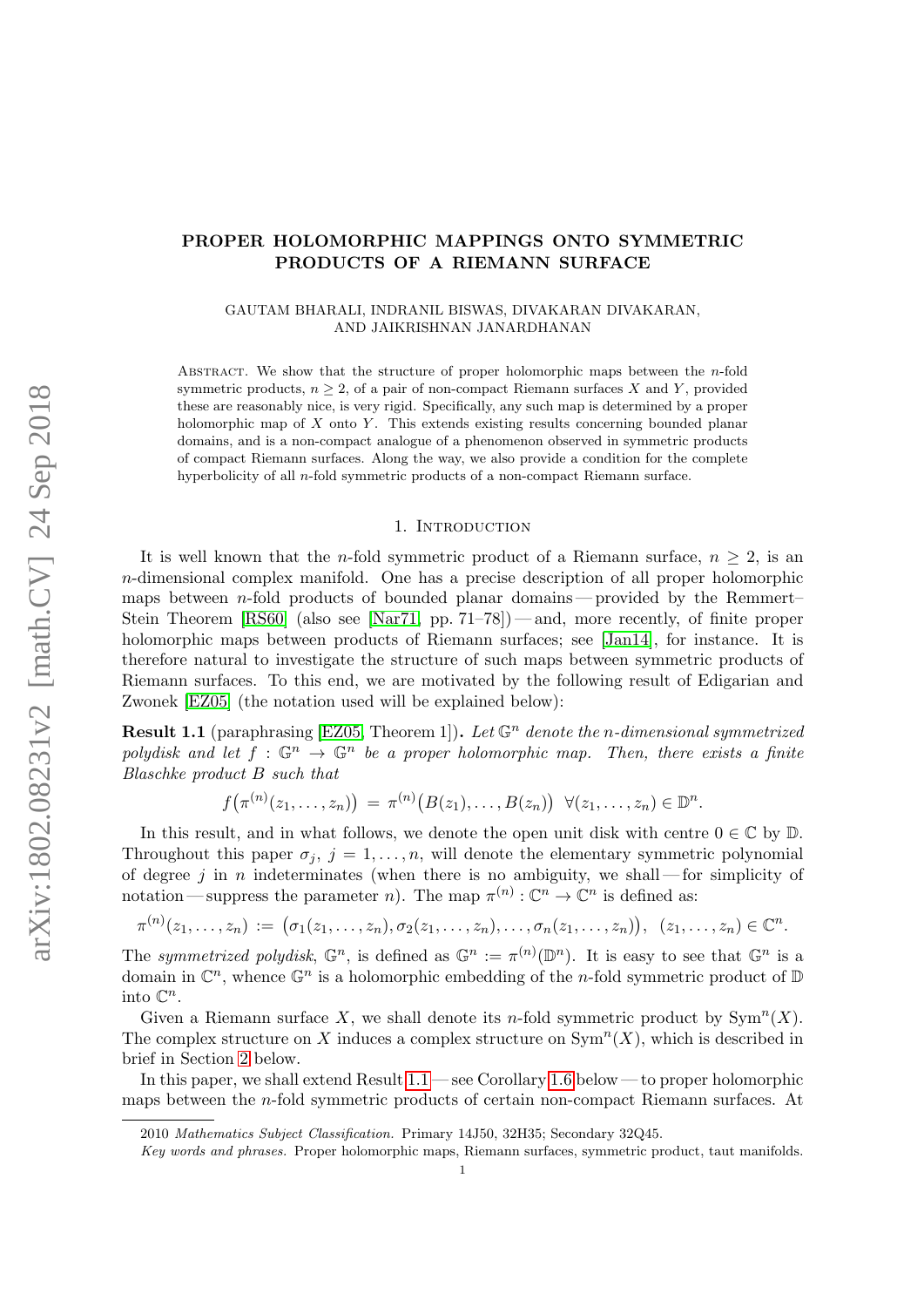this juncture, the reader might ask whether there is an analogous generalization of Result [1.1](#page-0-0) to n-fold symmetric products of compact Riemann surfaces. Before we answer this question, we state the following result and note that Corollary [1.6](#page-2-0) is its non-compact analogue. Indeed, the following result (the notation therein is explained below) was among our motivations for the investigation in this paper.

<span id="page-1-0"></span>Fact 1.2 (an adaptation of the results in [\[CS93\]](#page-15-4) by Ciliberto–Sernesi). Let X and Y be compact Riemann surfaces with  $\text{genus}(X) = \text{genus}(Y) = g$ , where  $g > 2$ . Let  $F : \text{Sym}^n(X) \to$ Sym<sup>n</sup>(Y) be a surjective holomorphic map, where  $n = 1, 2, 3, ..., 2g - 3, n \neq g - 1$ . Then:

- (1) X is biholomorphic to Y;
- (2) The map F is a biholomorphism; and
- (3) There exists a biholomorphic map  $\phi: X \to Y$  such that

$$
F(\langle x_1,\ldots,x_n\rangle)=\langle \phi(x_1),\ldots,\phi_n(x_n)\rangle \ \ \forall \langle x_1,\ldots,x_n\rangle\in \mathrm{Sym}^n(X).
$$

In the above, and in what follows, we denote by  $\langle x_1, \ldots, x_n \rangle$  the orbit of  $(x_1, \ldots, x_n) \in X^n$ under the  $S_n$ -action on  $X^n$  that permutes the entries of  $(x_1, \ldots, x_n)$ . The map

$$
X^n \ni (x_1, \ldots, x_n) \longmapsto \langle x_1, \ldots, x_n \rangle \ \forall (x_1, \ldots, x_n) \in X^n
$$

will be denoted by  $\pi_{Sym}^X$ . When there is no ambiguity, we shall drop the superscript.

Remark 1.3. The paper [\[CS93\]](#page-15-4) does not contain a statement of Fact [1.2](#page-1-0) in the specific form given above. Therefore, we provide a justification. We first consider the case  $1 \leq n \leq g-2$ . A special case of a theorem by Martens [\[Mar63\]](#page-15-5) gives us (1) and (3) of Fact [1.2,](#page-1-0) assuming that F is a biholomorphism. In [\[CS93,](#page-15-4) Section 2], Ciliberto and Sernesi give a different proof of Martens's theorem. It is straightforward to check that the proof in [\[CS93\]](#page-15-4) yields  $(1)$ –(3) above — taking  $1 \le n \le g - 2$ — even when F is just a surjective holomorphic map.

Now consider the case  $g \le n \le 2g - 3$ . This time, the first two paragraphs following the heading "Proof of Theorem  $(1.3)$ " in [\[CS93\]](#page-15-4) give us  $(1)$  and  $(3)$  of Fact [1.2,](#page-1-0) assuming again that  $F$  is a biholomorphism. Again, it is straightforward to check that the requirement that F be a biholomorphism is not essential. The argument in those paragraphs gives us  $(1)$ – $(3)$ above — taking  $g \le n \le 2g - 3$  — even when F is just a surjective holomorphic map.  $\triangleleft$ 

The restrictions on the pair  $(q, n)$  in Fact [1.2](#page-1-0) are essential. It is classically known that there exist nonisomorphic compact Riemann surfaces of genus 2 having isomorphic Jacobians, hence isomorphic 2-fold symmetric products. Next, consider a non-hyperelliptic compact Riemann surface X of genus 3. Given any  $\langle x_1, x_2 \rangle \in \text{Sym}^2(X)$ , there is a unique point  $\langle y_1, y_2 \rangle \in \text{Sym}^2(X)$  such that the divisor  $(x_1 + x_2 + y_1 + y_2)$  represents the holomorphic cotangent bundle. The automorphism of  $Sym^2(X)$  given by  $\langle x_1, x_2 \rangle \mapsto \langle y_1, y_2 \rangle$  is not given by any automorphism of X (here,  $g = 3$ ,  $n = 2$ , whence  $n = g - 1$ ). Furthermore, we expect any generalization of Fact [1.2](#page-1-0) to be somewhat intricate because, among other things:

- Any generalization wherein genus(X)  $\neq$  genus(Y) will place restrictions on the pair  $(genus(X), genus(Y))$  owing to the Riemann–Hurwitz formula.
- The geometry of  $Sym^n(X)$  varies considerably depending on whether  $1 \leq n \leq$  $\text{genus}(X) - 1$  or  $n \geq \text{genus}(X)$ .

In short, any generalization of Fact [1.2](#page-1-0) would rely on techniques very different from those involved in proving Corollary [1.6.](#page-2-0) Thus, we shall address the problem of the structure of surjective holomorphic maps in the compact case in forthcoming work.

We now focus on  $n$ -fold symmetric products of  $non-compact$  Riemann surfaces. We should mention here that Chakrabarti and Gorai have extended Result [1.1](#page-0-0) to  $n$ -fold symmetric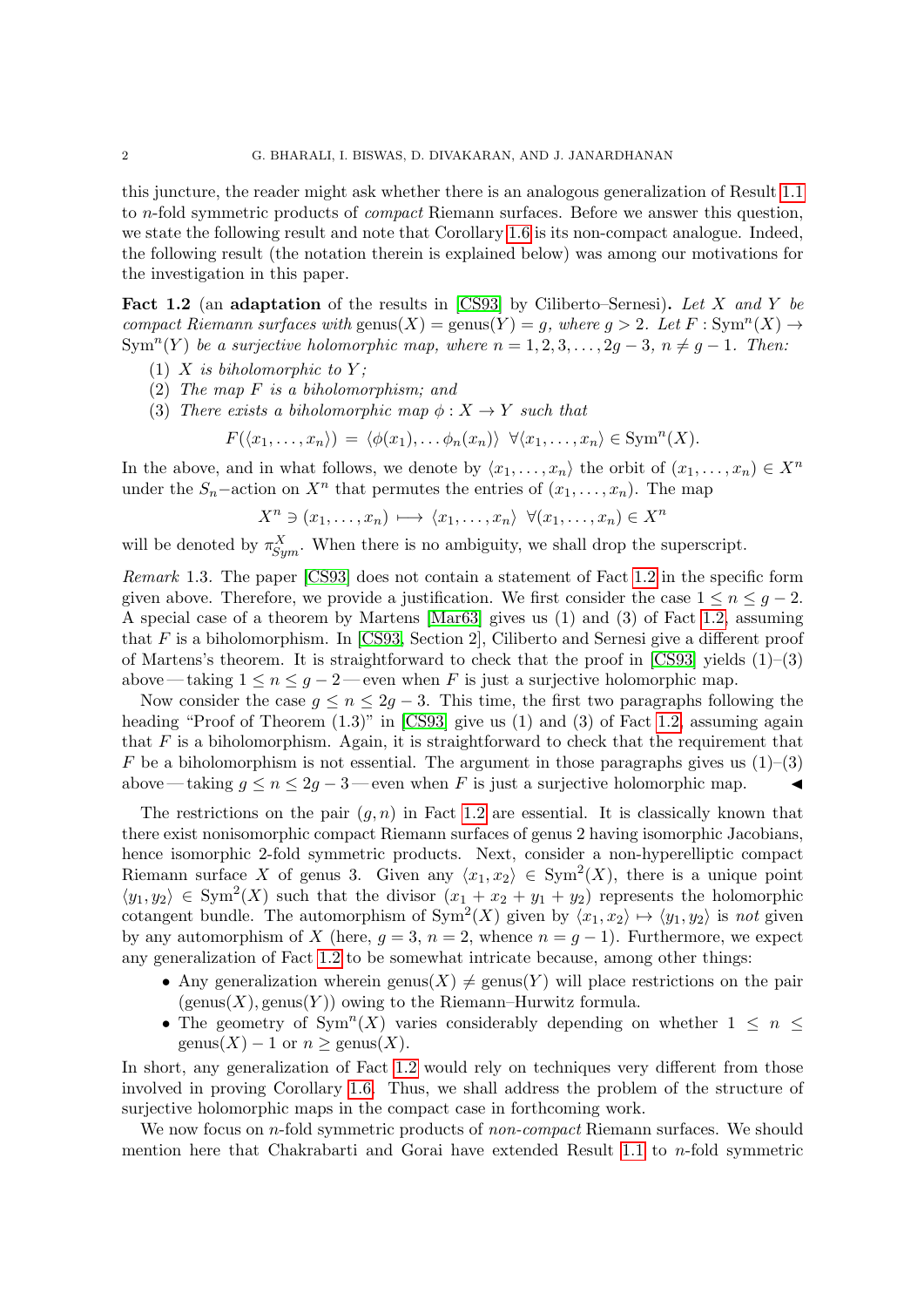products of bounded planar domains in [\[CG15\]](#page-15-6) Their result as well as Result [1.1](#page-0-0) rely on an interesting adaptation— introduced in [\[EZ05\]](#page-15-3)— of an argument by Remmert–Stein. The latter argument relies on two essential analytical ingredients:

- $(i)$  The ability to extract subsequences given an auxiliary sequence constructed from the given proper map — that converge locally uniformly; and
- $(ii)$  A vanishing-of-derivatives argument that stems from the mean-value inequality.

These ingredients continue to be relevant when planar domains are replaced by Riemann domains and, indeed, parts of our proofs emulate the argument in [\[EZ05\]](#page-15-3).

However, our proofs of the theorems below do **not** reduce to a mere application of Result [1.1](#page-0-0) to appropriate coordinate patches. An explanation of this is presented in the paragraph that follows  $(6.4)$  below. Equally significantly, we need to identify a class of Riemann surfaces X for which some form of the ingredient (i) above is available for  $\text{Sym}^n(X)$ ,  $n \geq 2$ . This is the objective of our first theorem — which might also be of independent interest.

<span id="page-2-2"></span>**Theorem 1.4.** Let X be a connected bordered Riemann surface with  $C^2$ -smooth boundary. Then Sym<sup>n</sup>(X) is Kobayashi complete, and hence taut, for each  $n \in \mathbb{Z}_+$ .

We must clarify that in this paper the term connected bordered Riemann surface with  $\mathcal{C}^2$ smooth boundary refers to a non-compact Riemann surface X obtained by excising from a compact Riemann S a finite number of closed, pairwise disjoint disks  $D_1, \ldots, D_m$  such that  $\partial D_j$ ,  $j = 1, \ldots, m$ , are  $\mathcal{C}^2$ -smooth. The complex structure on X is the one it inherits from S: i.e., a holomorphic chart of X is of the form  $(\varphi, U \setminus (D_1 \sqcup \cdots \sqcup D_m))$ , where  $(\psi, U)$  is a holomorphic chart of S and  $\varphi$  is the restriction of  $\psi$  to  $U\setminus (D_1\sqcup\cdots\sqcup D_m)$ .

The ingredients  $(i)$  and  $(ii)$  above allow us to analyse proper holomorphic maps between a product manifold of dimension  $n$  and an  $n$ -fold symmetric product, where the factors of the product manifold need not necessarily be the same. This is formalised by our next theorem. A similar result is proved in [\[CG15\]](#page-15-6) where the factors of the products involved are bounded planar domains. Corollary [1.6](#page-2-0) is obtained as an easy consequence of the following:

<span id="page-2-1"></span>**Theorem 1.5.** Let  $X = X_1 \times \cdots \times X_n$  be a complex manifold where each  $X_i$  is a connected non-compact Riemann surface obtained by excising a non-empty indiscrete set from a compact Riemann surface  $R_j$ . Let Y be a connected bordered Riemann surface with  $\mathcal{C}^2$ -smooth boundary. Let  $F: X \to \text{Sym}^n(Y)$  be a proper holomorphic map. Then, there exist proper holomorphic maps  $F_j : X_j \to Y$ ,  $j = 1, ..., n$ , such that

$$
F(x_1,\ldots,x_n) = \pi_{\text{Sym}} \circ (F_1(x_1),\ldots,F_n(x_n)) \quad \forall (x_1,\ldots,x_n) \in X.
$$

The complex structure on each of the factors  $X_1, \ldots, X_n$  has a description analogous to the one given above for bordered Riemann surfaces.

Finally, we can state the corollary alluded to above. Observe that it is the analogue, in a non-compact setting, of Fact [1.2.](#page-1-0) It also subsumes Result [1.1:](#page-0-0) recall that the proper holomorphic self-maps of  $\mathbb D$  are precisely the finite Blaschke products.

<span id="page-2-0"></span>**Corollary 1.6.** Let  $X$  be a connected non-compact Riemann surface obtained by excising a non-empty indiscrete set from a compact Riemann surface R, and let Y be a connected bordered Riemann surface with  $C^2$ -smooth boundary. Let  $F : Sym^n(X) \to Sym^n(Y)$  be a proper holomorphic map. Then, there exists a proper holomorphic map  $\phi: X \to Y$  such that

$$
F \circ \pi_{Sym}^X(x_1,\ldots,x_n) = \pi_{Sym}^Y(\phi(x_1),\ldots,\phi(x_n)) \quad \forall (x_1,\ldots,x_n) \in X^n.
$$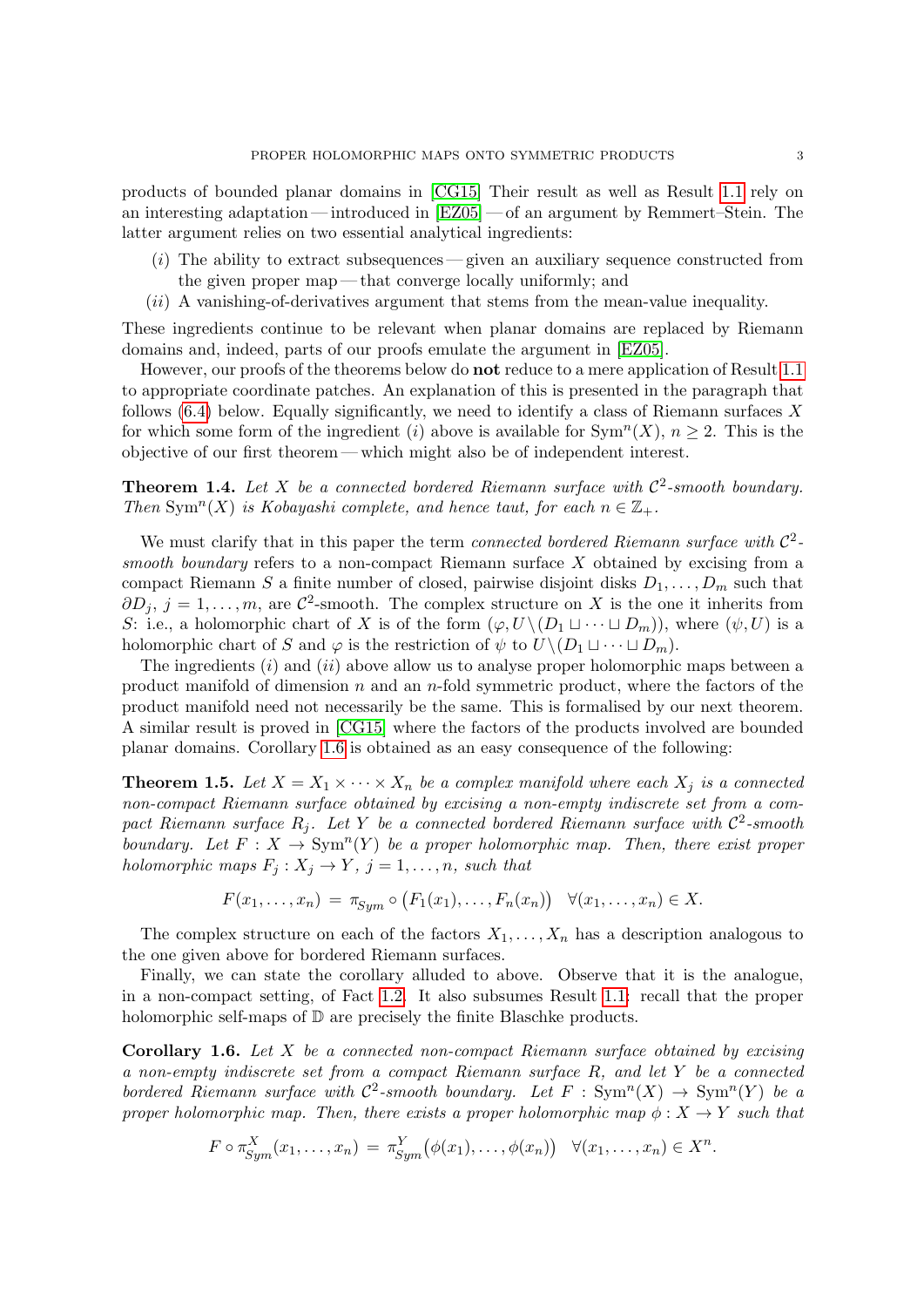This corollary follows immediately from Theorem [1.5](#page-2-1) since  $F \circ \pi_{Sym}^X : X^n \to \text{Sym}^n(Y)$  is proper.

We conclude this section with an amusing observation that follows from Corollary [1.6.](#page-2-0) We first make an explanatory remark. It is well known that if  $M_1$  and  $M_2$  are two non-compact complex manifolds of the same dimension and  $F : M_1 \to M_2$  is a proper holomorphic map, then there exists a positive integer  $\mu$  such that, for any generic point  $p \in M_2$ ,  $F^{-1}\{p\}$  has cardinality  $\mu$ . We call this number the *multiplicity* of F, which we denote by mult(F).

Corollary 1.7. Let X and  $Y - a$  pair of connected non-compact Riemann surfaces  $- be$ exactly as in Corollary [1.6.](#page-2-0) If  $F: Sym^n(X) \to Sym^n(Y)$  is a proper holomorphic map, then  $mult(F)$  is of the form  $d^n$ , where d is some positive integer.

## 2. Preliminaries about the symmetric products

<span id="page-3-0"></span>In this section we shall give a brief description, given a Riemann surface  $X$ , of the complex structure on  $\text{Sym}^n(X)$ ,  $n \geq 2$ , that makes it a complex manifold. We shall use the notation introduced in Section [1.](#page-0-1) Given this notation:

- Recall that  $\langle x_1, \ldots, x_n \rangle := \pi_{Sym}(x_1, \ldots, x_n),$
- Given subsets  $V_j \subseteq X$  that are open, let us write:

$$
\langle V_1,\ldots,V_n\rangle:=\left\{\langle x_1,\ldots x_n\rangle:x_j\in V_j,\ j=1,\ldots,n\right\}.
$$

Since Sym<sup>n</sup>(X) is endowed with the quotient topology relative to  $\pi_{Sym}$ ,  $\langle V_1, \ldots, V_n \rangle$  is, by definition, open in  $\text{Sym}^n(X)$ .

Sym<sup>n</sup>(X) is endowed with a complex structure as follows. Given a point  $p \in \text{Sym}^n(X)$ ,  $p = \langle p_1, \ldots, p_n \rangle$ , choose a holomorphic chart  $(U_j, \varphi_j)$  of X at  $p_j, j = 1, \ldots, n$ , such that

$$
U_j \cap U_k = \emptyset \text{ if } p_j \neq p_k \quad \text{and} \quad U_j = U_k \text{ if } p_j = p_k.
$$

The above choice of local charts ensures that the map  $\Psi_p : \langle U_1, \ldots, U_n \rangle \to \mathbb{C}^n$  given by

$$
\Psi_p: \langle x_1,\ldots,x_n\rangle\,\longmapsto\, \big(\sigma_1(\varphi_1(x_1),\ldots,\varphi_n(x_n)),\ldots,\sigma_n(\varphi_1(x_1),\ldots,\varphi_n(x_n))\big),
$$

(where  $\sigma_1, \ldots, \sigma_n$  are the elementary symmetric polynomials that were introduced in Section [1\)](#page-0-1) is a homeomorphism. This follows from the Fundamental Theorem of Algebra. The collection of such charts  $(\langle U_1, \ldots, U_n \rangle, \Psi_p)$  produces a holomorphic atlas on Sym<sup>n</sup>(X). We shall call such a chart a *model coordinate chart at*  $p \in \text{Sym}^n(X)$ .

Finally, let Z be a compact Riemann surface,  $X \subsetneq Z$  be an embedded open complex submanifold of Z, and let  $\mathfrak{A}(Z)$  denote the complex structure on Z. Then, since — for any point  $p \in X$  — there is a chart  $(U, \varphi) \in \mathfrak{A}(Z)$  such that  $U \subset X$ , the above discussion shows that Sym<sup>n</sup>(X) is an embedded complex submanifold of Sym<sup>n</sup>(Z). We refer the reader to [\[Whi72\]](#page-15-7) for details.

## 3. Hyperbolicity and its consequences

The proof of Theorem [1.5](#page-2-1) will require several results about holomorphic mappings into Kobayashi hyperbolic spaces. We summarize the relevant results in this section. An encyclopedic reference for the results in this is section is [\[Kob98\]](#page-15-8).

In the theory of holomorphic functions of one variable, the behaviour of holomorphic functions near an isolated singularity is well-studied. Among the important results in this area are the famous theorems of Picard. A consequence of Picard's big theorem is that any meromorphic mapping on  $\mathbb{D}\setminus\{0\}$  that misses three points automatically extends to a meromorphic function defined on the whole of D. One of the proofs of Picard's theorem relies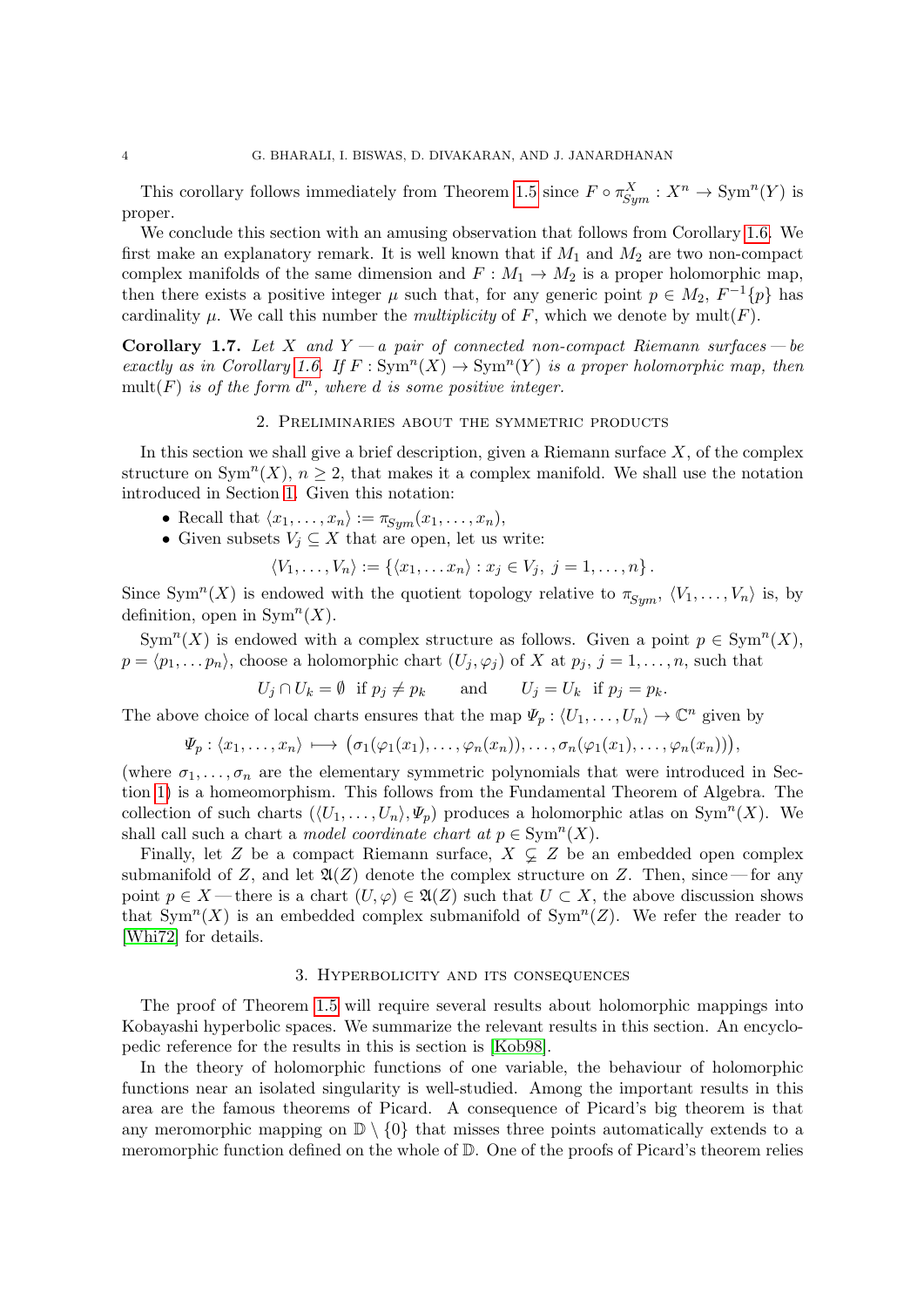on the fact that the sphere with three points removed is a hyperbolic Riemann surface. This perspective allows one to generalize the aforementioned extension theorem to holomorphic mappings into Kobayashi hyperbolic spaces. To this end, we need a definition.

**Definition 3.1.** Let  $Z$  be a complex manifold and let  $Y$  be a relatively compact complex submanifold of Z. We call a point  $p \in \overline{Y}$  a hyperbolic point if every Z-open neighbourhood U of p contains a smaller neighbourhood V of p,  $\overline{V} \subset U$ , such that

<span id="page-4-0"></span>
$$
K_Y(V \cap Y, Y \setminus U) := \inf\{K_Y(x, y) : x \in V \cap Y, y \in Y \setminus U\} > 0,
$$
\n
$$
(3.1)
$$

where  $K_Y$  denotes the Kobayashi pseudo-distance on Y. We say that Y is hyperbolically embedded in Z if every point of  $\overline{Y}$  is a hyperbolic point.

The following result is an example of an extension result in higher dimensions of the type alluded to above.

<span id="page-4-2"></span>**Result 3.2** (Kiernan [\[Kie73,](#page-15-9) Theorem 3]). Let X be a complex space and let  $\mathscr{E} \subset X$  be a closed complex subspace. Let Y be a complex manifold that is hyperbolically embedded in a complex manifold Z. Then every holomorphic map  $f: X \setminus \mathscr{E} \to Y$  extends to a meromorphic map  $\widetilde{f}: X \to Z$ .

This result will play a role in the final stages of proving Theorem [1.5.](#page-2-1) To this end, we would also need—naturally, given the statement of Theorem  $1.5$ —conditions under which a meromorphic map between complex spaces is actually holomorphic. One situation where this happens is when the complex spaces are manifolds and the target space is Kobayashi hyperbolic.

<span id="page-4-3"></span>**Result 3.3** (Kodama [\[Kod79\]](#page-15-10)). Let  $f : X \to Y$  be a meromorphic map, where X is a complex manifold and Y is a Kobayashi hyperbolic manifold. Then f is holomorphic.

The following lemma enables us — as we shall see in Section  $6$  — to use the preceding results in our specific set-up.

<span id="page-4-1"></span>**Lemma 3.4.** Let Y, a non-compact Riemann surface, be as in Theorem [1.5](#page-2-1) and let S be the compact connected Riemann surface from which  $Y$  is obtained by excising a finite number of closed disks. Then  $\text{Sym}^n(Y)$  is hyperbolically embedded in  $\text{Sym}^n(S)$ .

*Proof.* Let  $W \subset S$  be another connected bordered Riemann surface with  $\mathcal{C}^2$ -smooth boundary such that  $\overline{Y} \subset \mathcal{W}$ . By Theorem [1.4,](#page-2-2)  $\text{Sym}^n(Y)$  and  $\text{Sym}^n(\mathcal{W})$  are both Kobayashi complete. In particular,  $K_Y$  and  $K_W$  are distances. It follows from the discussion at the end of Section [2](#page-3-0) that  $Sym^n(Y)$  and  $Sym^n(W)$  are embedded submanifolds of  $Sym^n(S)$ . Observe that it suffices to show that each  $p \in \partial \text{Sym}^n(Y)$  is holomorphically embedded in S. Fix a point  $p \in \partial \text{Sym}^n(Y)$ . Given any S-open neighbourhood U of p, we choose a neighbourhood V of p such that  $\overline{V} \subset U$  and  $\overline{V} \subset \text{Sym}^n(W)$ . For any  $x \in \overline{V} \cap Y$  and  $y \in Y \setminus U$ , we have  $K_Y(x, y) \geq K_W(x, y) > 0$ . We know that  $\overline{V} \cap \overline{Y}$  and  $\overline{Y \setminus U}$  are compact in W. Thus, the inequality in [\(3.1\)](#page-4-0) follows from the last inequality.  $\Box$ 

As the proof of the above lemma shows, Theorem [1.4](#page-2-2) is an essential ingredient in the proof of Theorem [1.5.](#page-2-1) In the remainder of this section, we shall present some prerequisites for proving Theorem [1.4.](#page-2-2) We begin with a couple of definitions.

**Definition 3.5.** Let Z be a complex manifold and  $Y \subset Z$  be a connected open subset of Z. Let  $p \in \partial Y$ . We say that p admits a weak peak function for Y if there exists a continuous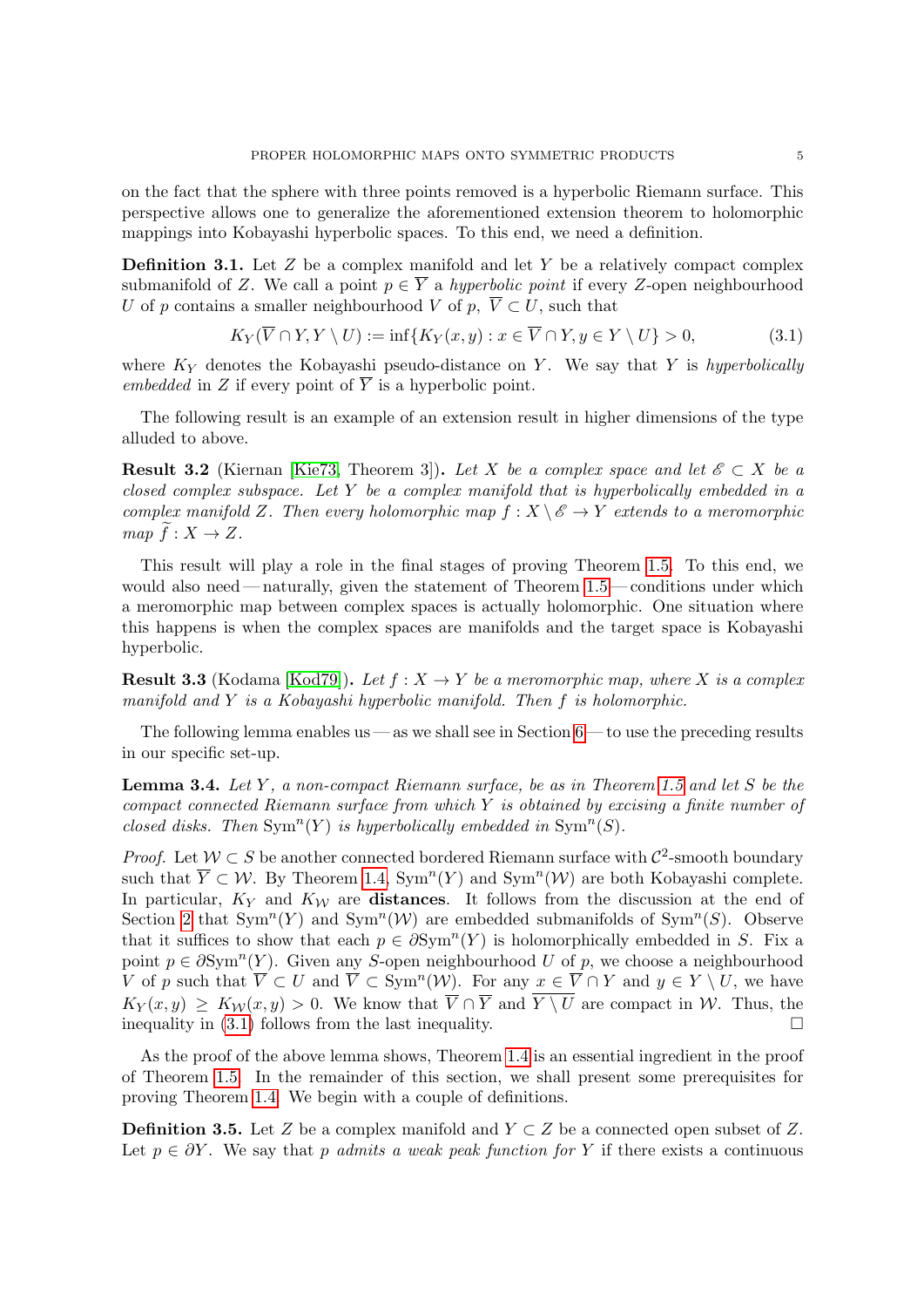function  $f_p : \overline{Y} \to \mathbb{C}$  such that  $f|_Y$  is holomorphic,

$$
f_p(p) = 1
$$
 and  $|f_p(y)| < 1 \ \forall y \in Y.$ 

We say that p admits a local weak peak function for Y if p admits a weak peak function for  $Y \cap U_p$ , where  $U_p$  is some open neighbourhood (in Z) of p.

In what follows, given a complex manifold  $X, C_X$  will denote the Carathéodory pseudodistance on X. The term *Carath* $\epsilon$ *odory hyperbolic* has a meaning analogous to that of the term Kobayashi hyperbolic. Furthermore, we say that X is strongly  $C_X$ -complete if X is Carathéodory hyperbolic and each closed ball in X, with respect to the distance  $C_X$ , is compact.

We shall also need the following:

<span id="page-5-0"></span>**Result 3.6.** Let Z be a Stein manifold and  $Y \subset Z$  a relatively compact connected open subset of Z. If each point of  $\partial Y$  admits a weak peak function for Y, then Y is strongly Cy-complete.

The above result has been established with  $Z = \mathbb{C}^n$  and Y a bounded domain in  $\mathbb{C}^n$  in [\[Kob98,](#page-15-8) Theorem 4.1.7]. Its proof applies mutatis mutandis for Y and Z as in Result [3.6](#page-5-0) (that the class of bounded holomorphic functions on Y separates points is routine to show with our assumptions on the pair  $(Y, Z)$ .

# 4. The proof of Theorem [1.4](#page-2-2)

Before we provide a proof, some remarks on notation are in order. For simplicity of notation, in this section (unlike in subsequent sections), the symbol  $D_i$ ,  $j \in \mathbb{N}$ , will denote a closed topological disk. Given non-empty open subsets A and B of the Riemann surface S (explained below), we shall denote the relation  $\overline{A} \subset B$  (especially when there is a sequence of such relations) as  $A \in B$ , where the closure is taken in S.

The proof of Theorem [1.4.](#page-2-2) We begin with the following

**Claim.** Each  $y \in \partial X$  admits a weak peak function for X. Each of the individual ingredients in this construction is classical, so we shall be brief. Fix  $y \in \partial X$ . Let S be the compact Riemann surface such that

$$
X = S \setminus (D_1 \sqcup \cdots \sqcup D_m),
$$

where each  $D_j$  is a **closed** topological disk with  $\mathcal{C}^2$ -smooth boundary. We may assume without loss of generality that  $y \in \partial D_1$ . Let us write  $X^* = S \setminus (\Delta_1 \sqcup \cdots \sqcup \Delta_m)$ , where each  $\Delta_j$ ,  $j = 1, \ldots, m$ , is a closed topological disk such that

<span id="page-5-1"></span>
$$
\Delta_j \subsetneq (D_j)^{\circ}, \ \ j=2,\ldots,m.
$$

Before we describe  $\Delta_1$ , let us choose a holomorphic chart  $(U, \psi)$  centered at y such that:

- $\psi: (U, y) \longrightarrow (\mathbb{D}, 0),$
- $\psi^{-1}((0,1]) \subset S \setminus \overline{X}$ , and
- U is so small that  $\psi^{-1}(\mathbb{D} \cap \overline{D(1;1)}) \cap \overline{X} = \{y\}.$

The last requirement is possible because  $\partial X$  is of class  $\mathcal{C}^2$ . It is easy to construct a *local* peak function  $\phi$  at y for X that is, in fact, holomorphic on U and such that

$$
|\phi(x)| < 1 \ \forall x \in U \setminus \psi^{-1}(\mathbb{D} \cap \overline{D(1;1)}),
$$
\n
$$
|\phi(x)| > 1 \ \forall x \in \psi^{-1}(\mathbb{D} \cap D(1;1)),
$$
\n
$$
|\phi(x)| = 1 \ \forall x \in \psi^{-1}(\mathbb{D} \cap \partial D(1;1)) \ \text{with} \ \phi^{-1}\{1\} = \{y\}
$$
\n
$$
(4.1)
$$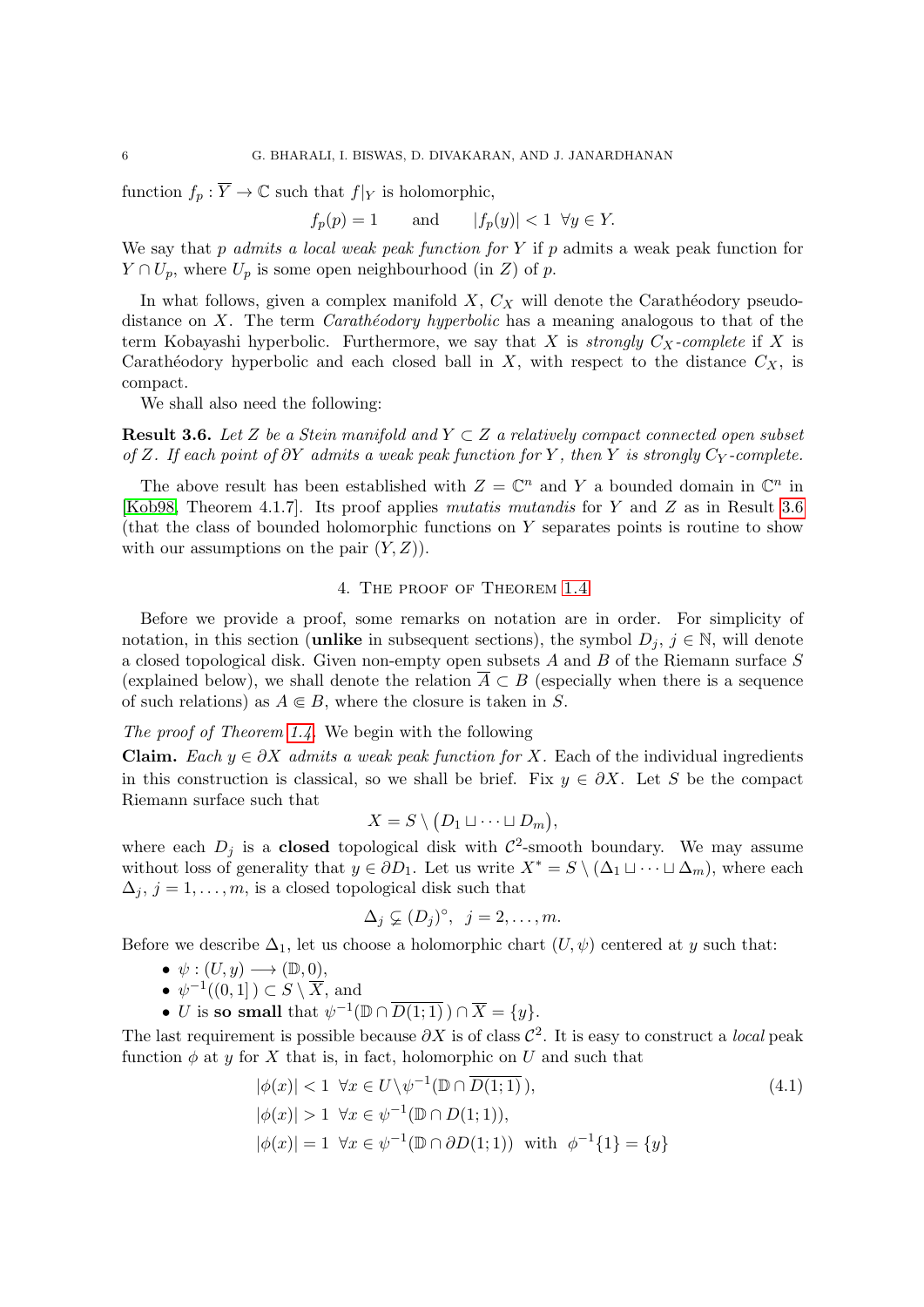(the interested reader is referred to the proof of Proposition [5.2](#page-8-0) for further details). Let  $\Delta_1 \subsetneq (D_1)^\circ$  and be such that  $\Delta_1 \cap U \neq \emptyset$  and  $\partial \Delta_1$  intersects  $\partial U$  at exactly two points. In fact, we can choose  $\Delta_1$  such that, in addition to these properties,  $\partial \Delta_1$  also intersects  $\psi^{-1}(\{\zeta \in \mathbb{C} : |\zeta| = 1 - \varepsilon\})$  in exactly two points for some positive  $\varepsilon \ll 1$ . Pick two S-open neighbourhoods,  $V_1$  and  $V_2$ , of y such that

$$
V_1 \Subset V_2 \Subset U \quad \text{and} \quad \psi^{-1}((1 - \varepsilon) \mathbb{D} \cap \overline{D(1; 1)}) \cap X^* \subset V_1.
$$

Let  $\chi_1, \chi_2 \longrightarrow [0, 1]$  be two functions in  $\mathcal{C}^{\infty}(X^*)$  with

$$
\chi_1|_{V_1 \cap X^*} \equiv 1
$$
 and  $\chi_1|_{X^* \setminus V_2} \equiv 0$ ,  
\n $\chi_2|_{V_2 \cap X^*} \equiv 1$  and  $\chi_2|_{X^* \setminus U} \equiv 0$ .

Finally, consider the function:

$$
G(x) := \begin{cases} (1 - \phi(x))\chi_2(x), & \text{if } x \in (X^* \cap U), \\ 0, & \text{if } x \in (X^* \setminus U). \end{cases}
$$

In what follows, it will be understood that any expression of the form  $\Psi/G$  is 0 by definition outside supp( $\Psi$ ). Define the (0,1)-form  $\omega \in \Gamma\left(T^{*\,(0,1)}S|_{X^*}\right)$  as

$$
\omega=\frac{\overline{\partial}\chi_1}{G}
$$

By construction,  $\omega$  is of class  $\mathcal{C}^{\infty}$ , vanishes on  $(X^* \cap \overline{V}_1) \cup (X^* \setminus V_2)$ , and

<span id="page-6-1"></span>
$$
x \in X \cap (V_2 \setminus \overline{V}_1) \implies \omega(x) = \overline{\partial} \left( \frac{\chi_1}{1 - \phi} \right) \Big|_x. \tag{4.2}
$$

By the Behnke–Stein theorem [\[BS49\]](#page-15-11),  $X^*$  is Stein. Thus, it admits a solution to the  $\overline{\partial}$ -problem

<span id="page-6-0"></span>
$$
\overline{\partial}u = \omega \text{ on } X^*.\tag{4.3}
$$

Furthermore, it is a classical fact that there exists a solution, say  $u^{\infty}$ , to [\(4.3\)](#page-6-0) of class  $\mathcal{C}^{\infty}(X^*)$ . Write  $u_y := u^{\infty}|_{\overline{X}}$ . As  $X \in X^*$ ,  $u_y$  is bounded. Thus—by subtracting a large positive constant if necessary—we may assume that  $\text{Re}(u_y) < 0$  on  $\overline{X}$ . Observe that, by  $(4.2)$ ,  $(4.3)$  and the construction of  $G$ ,

$$
(-(\chi_1/G) + u_y)^{-1} \in \mathscr{O}(X).
$$

By [\(4.1\)](#page-5-1) and by our adjustment of  $\text{Re}(u_y)$ , we have

$$
\text{Re}\big((-(\chi_1/G) + u_y)^{-1}\big)(x) < 0 \ \ \forall x \in X.
$$

From this, it is easy to check that  $f_y(x) := e^{(1/(-(\chi_1/G)+u_y))(x)}, x \in \overline{X}$ , is a weak peak function at  $y$  for  $X$ . Hence our claim.

In this paragraph, we assume that  $n \geq 2$ . Let us pick a point  $\langle y_1, \ldots, y_n \rangle \in \partial \text{Sym}^n(X)$ . It is routine to see that  $\pi_{Sym}$  is a proper map. Thus, we may assume without loss of generality that  $y_1 \in \partial X$ . Our Claim above gives us a weak peak function for X at  $y_1$ : call it f. Set

$$
\mathsf{h}(z) := \frac{1+z}{1-z},
$$

which maps  $\mathbb D$  biholomorphically to the open right half-plane  $\mathsf H_+$  and maps  $(0,1) \mapsto (1, +\infty)$ . Let  $(\cdot)^{1/n}$  denote the holomorphic branch on  $H_{+}$  of the *n*-th root such that

<span id="page-6-2"></span>
$$
z^{1/n} \in \left\{ w \in \mathbb{C} : \text{Re}(w) > 0, \ |\text{Im}(w)| < \arctan(\pi/2n)\text{Re}(w) \right\} \ \forall z \in \mathbf{H}_+ \,. \tag{4.4}
$$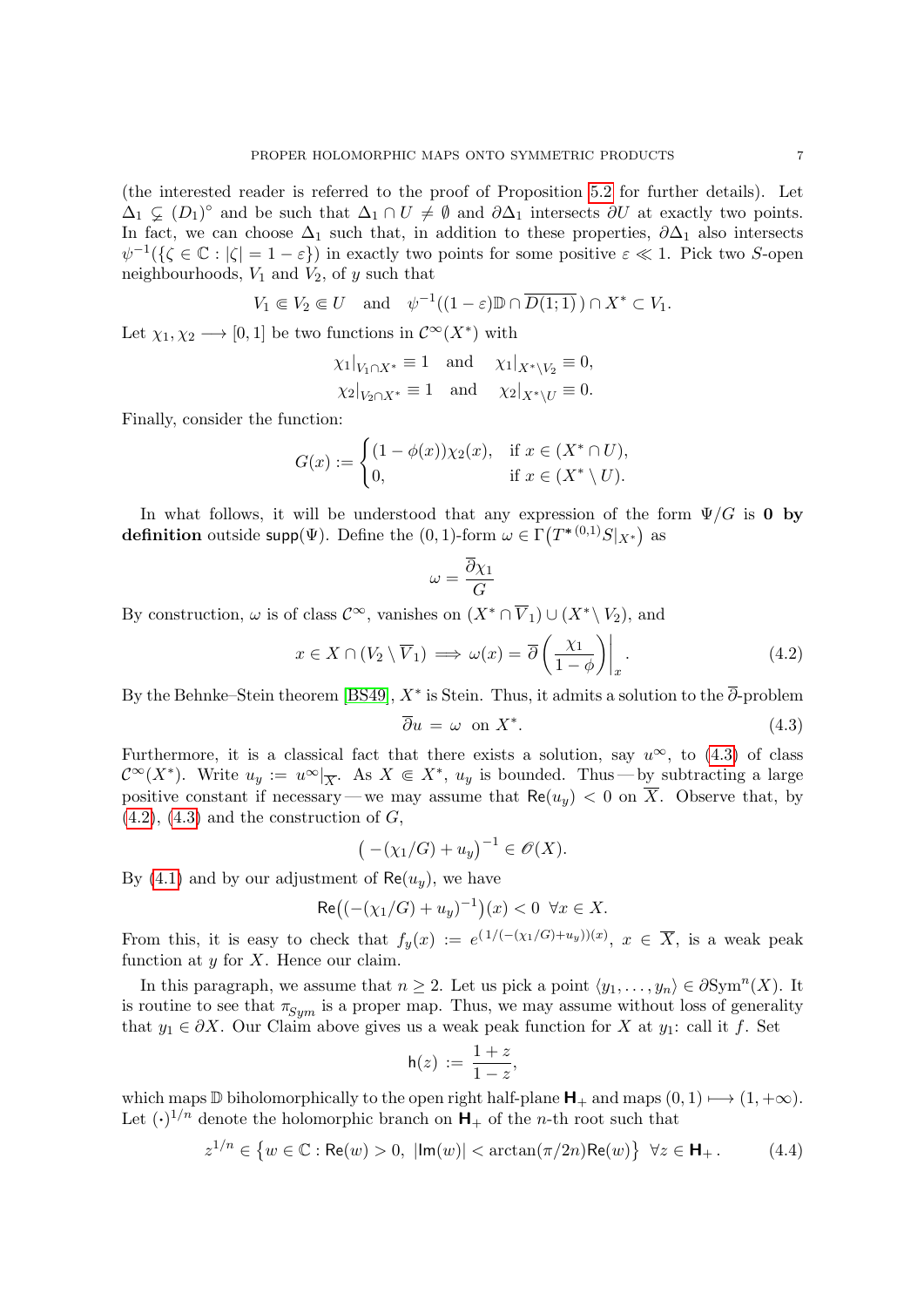Furthermore, note that

(\*)  $(\cdot)^{1/n}$  extends to  $\partial \mathbf{H}_{+}$  as a continuous function such that  $\lim_{\mathbf{\overline{H}}_{+} \ni z \to \infty} z^{1/n} = \infty$ .

If  $n = 1$  then set  $F := f$ . If  $n \geq 2$ , then define

$$
F(\langle x_1,\ldots,x_n\rangle):=\mathsf{h}^{-1}\bigg(\prod_{1\leq j\leq n}\Big(\frac{1+f(x_j)}{1-f(x_j)}\Big)^{1/n}\bigg)\quad\forall\langle x_1,\ldots,x_n\rangle\in\overline{\mathrm{Sym}^n(X)}.
$$

By [\(4.4\)](#page-6-2) we see that  $F \in \mathcal{C}(\overline{\text{Sym}^n(X)}) \cap \mathcal{O}(\text{Sym}^n(X))$ . By (\*) and the properties of f it follows that F is a weak peak function for  $\text{Sym}^n(X)$  at  $\langle y_1, \ldots, y_n \rangle \in \partial \text{Sym}^n(X)$ .

We have just shown that, whether  $n = 1$  or  $n \geq 2$ , each point in  $\partial \text{Sym}^n(X)$  admits a weak peak function for  $\text{Sym}^n(X)$ . Recall that  $X^*$  is Stein. It follows from Result [3.6,](#page-5-0) by taking  $Z = \text{Sym}^n(X^*)$ , that  $\text{Sym}^n(X)$  is strongly Carathéodory complete. In particular,  $\text{Sym}^n(X)$ is Kobayashi complete.

By a result of Kiernan [\[Kie70\]](#page-15-12), it follows that  $\text{Sym}^n(X)$  is taut.

## 5. Technical propositions

In proving Theorem [1.5,](#page-2-1) we will need to understand the behaviour of holomorphic maps  $f: Z \to \overline{\text{Sym}^n(Y)}$ ,  $n \ge 2$  — where Z is connected and Y is as in Theorem [1.5](#page-2-1) — in the event that range $(f) \not\subset \text{Sym}^n(Y)$ .

To this end, we shall use the notation introduced in Sections [1](#page-0-1) and [2.](#page-3-0) Thus, given a Riemann surface Y and  $(y_1, \ldots, y_n) \in Y^n$ ,  $\pi_{Sym}$  is as introduced in Section [1,](#page-0-1) and

$$
\langle y_1,\ldots,y_n\rangle := \pi_{Sym}(y_1,\ldots,y_n).
$$

For a point  $y \in Y$ , a presentation of y having the form of the left-hand side of the above equation will be called the quotient representation of y.

We require one further observation. For a Riemann surface Y, let  $D_1, \ldots, D_n$  be nonempty subsets of Y such that  $D_1 \times \cdots \times D_n$  is not necessarily closed under the  $S_n$ -action on  $Y^n$ ,  $n \geq 2$ . In any circumstance, we shall use  $\pi_{Sym}(D_1 \times \cdots \times D_n)$  to denote the image of the set  $D_1 \times \cdots \times D_n$  under the map  $\pi_{Sym} : Y^n \to \text{Sym}^n(Y)$ .

We begin with the following simple lemma:

<span id="page-7-0"></span>**Lemma 5.1.** Let X be a Riemann surface,  $n \geq 2$ , and let  $D_1, \ldots, D_n \subset X$  be open subsets. Write  $\mathcal{D} := \bigcup_{j=1}^n D_j$ . Define  $H := \pi_{Sym}(D_1 \times \cdots \times D_n)$ . Suppose  $\phi : \mathcal{D} \to \mathbb{C}$  is a bounded holomorphic map and  $\mathscr S$  a symmetric polynomial in n indeterminates. Then, the relation  $\Gamma \subset H \times \mathbb{C}$  defined by

$$
\Gamma := \{ ((v_1, \ldots, v_n), w) \in H \times \mathbb{C} : w = \mathscr{S}(\phi(x_1), \ldots, \phi(x_n)) \text{ and } (x_1, \ldots, x_n) \in (\pi_{Sym}^{-1}\{\langle v_1, \ldots, v_n \rangle\} \cap D_1 \times \cdots \times D_n) \}.
$$

is the graph of a holomorphic function defined on H.

*Proof.* Let  $\pi_1$  (resp.,  $\pi_2$ ) denote the projection onto the first (resp., second) factor of  $H \times \mathbb{C}$ . Consider any point  $\langle v_1, \ldots, v_n \rangle \in H$ . That  $\pi_1^{-1} \{ \langle v_1, \ldots, v_n \rangle \} \cap \Gamma$  is a singleton follows clearly from the fact that  $\mathscr S$  is a symmetric polynomial. It is thus the graph of a function  $\Phi$ . Consider the mapping  $\Phi': D_1 \times \cdots \times D_n \to \mathbb{C}$  given by

$$
(x_1,\ldots,x_n)\mapsto \mathscr{S}(\phi(x_1),\ldots,\phi(x_n)).
$$

Let us write  $\Delta := D_1 \times \cdots \times D_n$ . By construction,  $\Phi' = \Phi \circ (\pi_{Sym} |_{\Delta})$ . Since  $\pi_{Sym}$  admits holomorphic branches of local inverses around any of its regular values, the above construction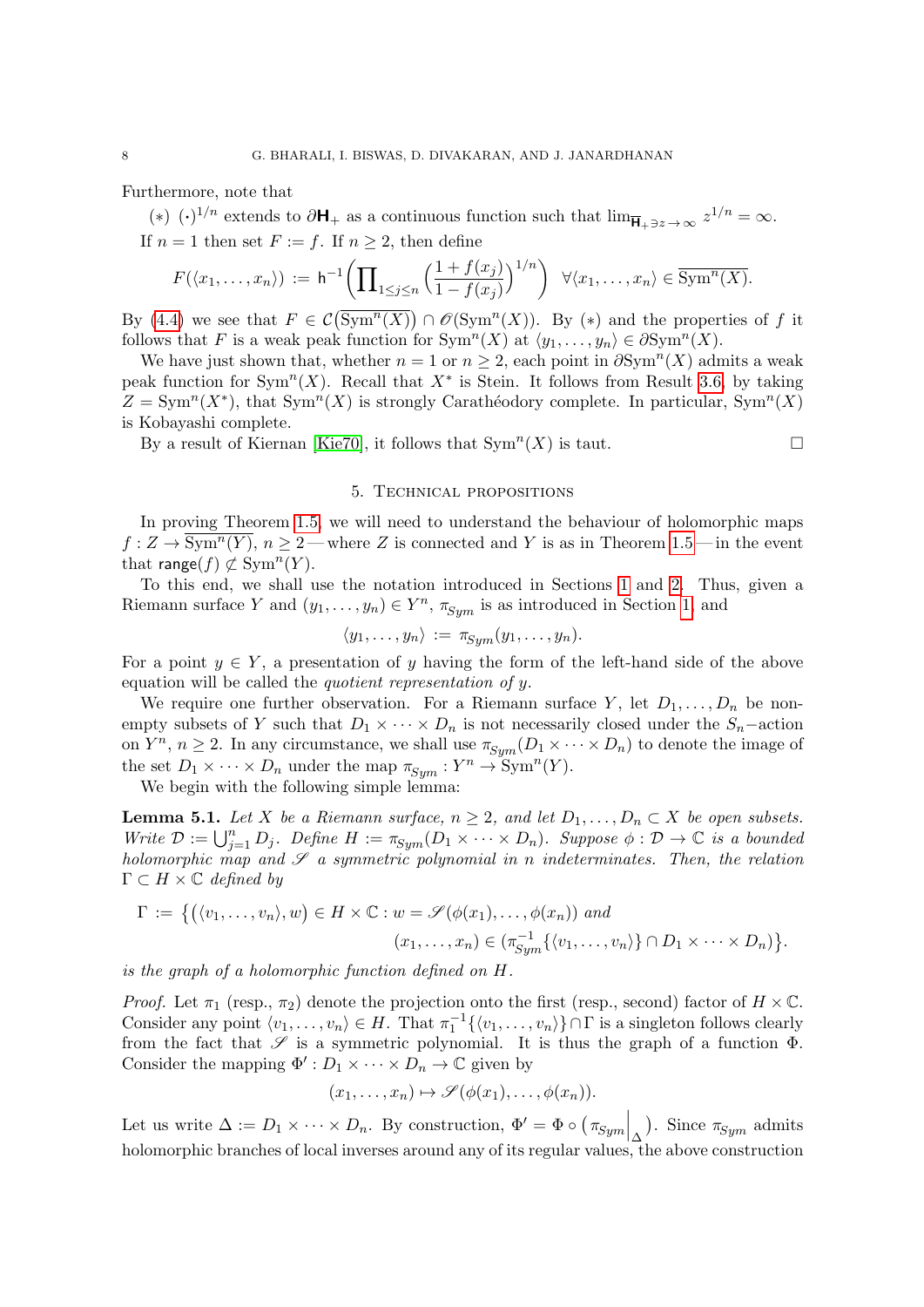shows that  $\Phi$  is holomorphic outside the set of critical values of  $\pi_{Sym}$  in H. Since  $\phi$ , and thus Φ 0 , are bounded, Riemann's removable singularities theorem implies that Φ is holomorphic on  $H$ .

The key result needed is the following, which generalizes Lemma 5 of [\[EZ05\]](#page-15-3).

<span id="page-8-0"></span>**Proposition 5.2.** Let Y be a connected bordered Riemann surface with  $\mathcal{C}^2$ -smooth boundary and let S be the compact Riemann surface from which  $Y$  is obtained by excising a finite number of closed disks. Let Z be a connected complex manifold and let  $f: Z \to \text{Sym}^n(Y)$ ,  $n \geq 2$ , be a holomorphic map such that  $f(Z) \subset \overline{\text{Sym}^n(Y)}$  (where the closure is in  $\text{Sym}^n(S)$ ). Suppose there exists a  $z_0 \in Z$  such that  $f(z_0)$  is of the form  $\langle y_1, * \rangle$ ,  $y_1 \in \partial Y$ . Then

$$
f(z)
$$
 is of the form  $\langle y_1, * \rangle$  for all  $z \in Z$ .

Moreover, if  $y_1$  appears k times,  $1 \leq k \leq n$ , in the quotient representation of  $f(z_0)$  then the same is true for  $f(z)$  for all  $z \in Z$ .

*Proof.* Let  $y_2, \ldots, y_l$  be the other *distinct* points that appear in the quotient representation of  $f(z_0)$ . Let  $D_1, \ldots, D_l$  be small coordinate disks in S centered at  $y_1, \ldots, y_l$ , respectively, whose closures are pairwise disjoint. Let  $(D_j, \psi_j)$ ,  $j = 1, \ldots, l$ , denote the coordinate charts. By "coordinate disks centered at  $y_j$ ", we mean that  $\psi_j(D_j) = \mathbb{D}$  and  $\psi_j(y_j) = 0, j = 1, \ldots, l$ . Furthermore, as Y has  $\mathcal{C}^2$ -smooth boundary, we can (by shrinking  $D_1$  and scaling  $\psi_1$  if necessary) ensure that

• 
$$
\psi_1(\partial Y \cap D_1) \cap {\zeta \in \mathbb{C} : |\text{Re}(\zeta) - 1|^2 + |\text{Im}(\zeta)|^2 = 1} = {\psi_1(y_1)} = {0};
$$
 and

• 
$$
\psi_1(Y \cap D_1) \subset {\zeta \in \mathbb{D} : |\text{Re}(\zeta) - 1|^2 + |\text{Im}(\zeta)|^2 > 1}.
$$

Let us define  $\phi \in \mathcal{O}(D_1)$  by

$$
\phi(y) := \exp\left\{\frac{\psi_1(y)}{2 - \psi_1(y)}\right\} \quad \forall y \in D_1.
$$

Using the fact that the Möbius transformation  $\zeta \mapsto \zeta/(2-\zeta)$  maps the circle  $\{\zeta \in \mathbb{C} :$  $|Re(\zeta) - 1|^2 + |Im(\zeta)|^2 = 1$  onto  $\{\zeta \in \mathbb{C} : Re(\zeta) = 0\}$ , it is routine to verify that

$$
\phi(y_1) = 1 \quad \text{and} \quad |\phi(y)| < 1 \quad \forall y \in D_1 \cap (Y \setminus \{y_1\}), \tag{5.1}
$$

and that  $\phi$  is a bounded function.

Write  $\mathcal{D} := \bigcup_{j=1}^{l} D_j$  and define a function  $\widetilde{\phi} \in \mathscr{O}(\mathcal{D})$  as follows

$$
\widetilde{\phi}(y) := \begin{cases} \phi(y), & \text{if } y \in D_1, \\ 0, & \text{otherwise.} \end{cases}
$$

Let  $H := \pi_{Sym}(D_1^k \times D_2^{k_2} \times \cdots \times D_l^{k_l})$ , where  $k_j$  is the number of times  $y_j$  appears in the quotient representation of  $f(z_0)$ ,  $j = 2, \ldots, l$ . Now consider the following relation  $\Gamma \subset H \times \mathbb{C}$ defined by

$$
\Gamma := \left\{ \left( \langle v_1, \dots, v_n \rangle, w \right) \in H \times \mathbb{C} : w = \widetilde{\phi}(x_1) + \dots + \widetilde{\phi}(x_n) \right\}
$$
  
and  $(x_1, \dots, x_n) \in (\pi_{Sym}^{-1} \{ \langle v_1, \dots, v_n \rangle \} \cap D_1^k \times D_2^{k_2} \times \dots \times D_l^{k_l} ) \right\}.$  (5.2)

It follows from Lemma [5.1](#page-7-0) that  $\Gamma$  is the graph of a function, say  $\Phi$ , that is holomorphic on H. Now as  $f(z_0) \in H$  and H is an open neighborhood of  $f(z_0)$ , we can find a small connected open set  $\hat{U} \subsetneq Z$  around  $z_0$  such that  $f(U) \subset H$ . Consider the holomorphic map  $\Phi \circ (f|_U)$ . As  $f(U) \subset \overline{\text{Sym}^n(Y)}$ , we have, by construction:

$$
\Phi\circ (f|_U)(z_0)=k=\sup_{z\in U}|\Phi\circ (f|_U)(z)|.
$$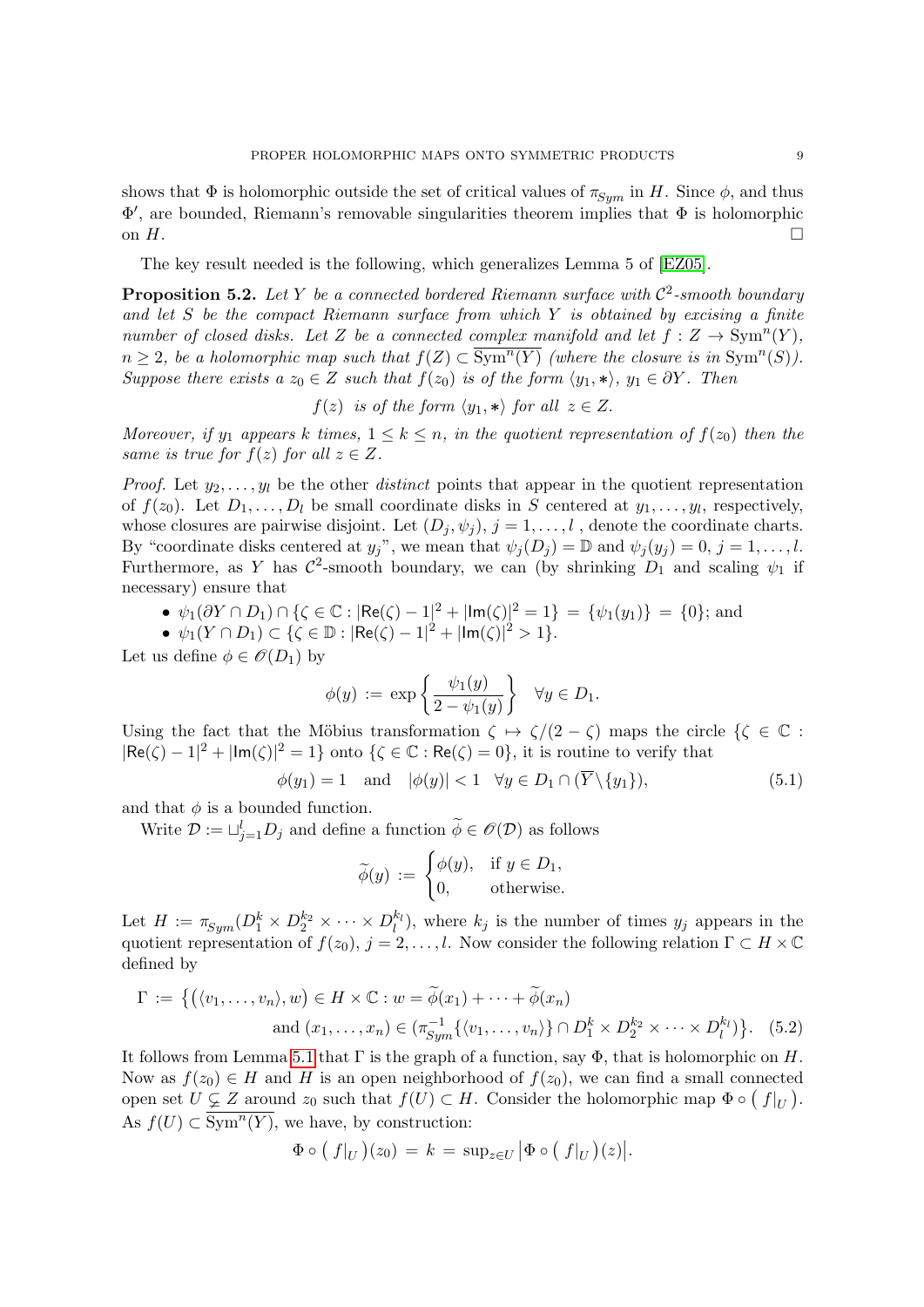By the maximum modulus theorem,  $\Phi \circ (f|_U) \equiv k$ . By the definition of the function  $\Phi$ , we deduce that the conclusion of our proposition holds true on the open set U.

Let  $E$  be the set of points of  $Z$  for which the conclusion of the proposition holds true. By hypothesis, E is non-empty. The above argument shows that E is an open set. Let  $z \in Z \backslash E$ . If  $y_1$  does not appear in the quotient representation  $f(z)$  at all, then, by continuity, there exists a neighbourhood  $U_z$  of z such that the same is true for every point in  $U_z$ . On the other hand, if  $y_1$  does appear in the quotient representation of  $f(z)$  but not k times, then the argument given prior to this paragraph shows that we can find a neighbourhood  $U_z$  of z such that the same is true for every point in  $U_z$ . In either case, therefore,  $U_z \subset (Z \setminus E)$ . This shows that E is closed. Therefore  $E = Z$ .

#### 6. The proof of Theorem [1.5](#page-2-1)

<span id="page-9-0"></span>In proving Theorem [1.5](#page-2-1) we will find it convenient to use a certain expression, which we now define.

<span id="page-9-2"></span>**Definition 6.1.** Let  $M_1, \ldots, M_n$  and N be complex manifolds, and  $\mathfrak V$  a proper (possibly empty) analytic subvariety of  $M_1 \times \cdots \times M_n$ . Let  $f : (M_1 \times \cdots \times M_n) \setminus \mathfrak{V} \to N$  be a holomorphic map. We say that f depends only on the j-th coordinate on  $(M_1 \times \cdots \times M_n) \setminus \mathfrak{V}$ ,  $1 \leq j \leq n$ , if for each  $x \in M_j$  lying outside some proper (possibly empty) analytic subvariety of  $M_i$ ,

$$
f(x_1, ..., x_{j-1}, x, x_j, ..., x_{n-1}) = f(y_1, ..., y_{j-1}, x, y_j, ..., y_{n-1})
$$
  
for all  $(x_1, ..., x_{n-1}) \neq (y_1, ..., y_{n-1}) \in \prod_{i \neq j} M_i$  (6.1)  
we have  $(x_1, ..., x_{n-1}) \neq (y_1, ..., y_{n-1}) \notin \mathfrak{M}$ 

such that  $(x_1, \ldots, x_{j-1}, x, x_j, \ldots, x_{n-1}), (y_1, \ldots, y_{j-1}, x, y_j, \ldots, y_{n-1}) \notin \mathfrak{V}$ .

Before we give the proof of Theorem [1.5,](#page-2-1) we ought to point out to the reader a convention that will be used below. Given a product space,  $\pi_j$  will denote the projection onto the j-th coordinate. If several product spaces occur in a discussion, we shall not add additional labels to  $\pi_i$  to indicate the domain of this projection unless there is scope for ambiguity.

The proof of Theorem [1.5.](#page-2-1) Let S be a compact Riemann surface such that Y is obtained from S by excising a finite number of closed disks such that  $\partial Y$  is  $\mathcal{C}^2$ -smooth. Theorem [1.5](#page-2-1) is a tautology when  $n = 1$ , so it will be understood here that  $n \geq 2$ . Let  $R_j$ ,  $j = 1, \ldots, n$ , be as in the statement of Theorem [1.5.](#page-2-1)

Let  $p = (p_1, \ldots, p_n)$  be a point in  $R_1 \times \cdots \times R_n$  such that, for each  $1 \leq j \leq n$ ,  $p_j$  is a limit point of  $R_i \setminus X_j$ . Also by hypothesis, we can choose  $p_i$  to belong to  $\partial X_i$ . Let  $(U_i, \psi_i)$  be holomorphic coordinate charts of  $R_i$  chosen in such a way that:

•  $p_j \in U_j$ ; and

• Each  $U_i$  is biholomorphic to a disk.

Let 
$$
W_j := U_j \cap X_j
$$
 and  $V_j := \psi_j(W_j)$ . For  $(z_1, ..., z_n) \in V_1 \times \cdots \times V_n$ , let  

$$
g(z_1, ..., z_n) := F(\psi_1^{-1}(z_1), ..., \psi_n^{-1}(z_n)).
$$
(6.2)

Fix a point  $q \in \partial X_n \cap U_n$ . Consider a sequence  $\{w_\nu\} \subset V_n$  such that  $w_\nu \to \psi_n(q)$ . Let

<span id="page-9-1"></span> $\phi_{\nu}: V_1 \times \cdots \times V_{n-1} \to \text{Sym}^n(Y) := g(z_1, \ldots, z_{n-1}, w_{\nu}).$ 

We claim that we can extract a subsequence  $\{w_{\nu_m}\}\subset \{w_{\nu}\}\$  such that  $\{\phi_{\nu_m}\}\$  converges uniformly on compacts to a holomorphic mapping  $h: V_1 \times \cdots \times V_{n-1} \to \text{Sym}^n(S)$ . To this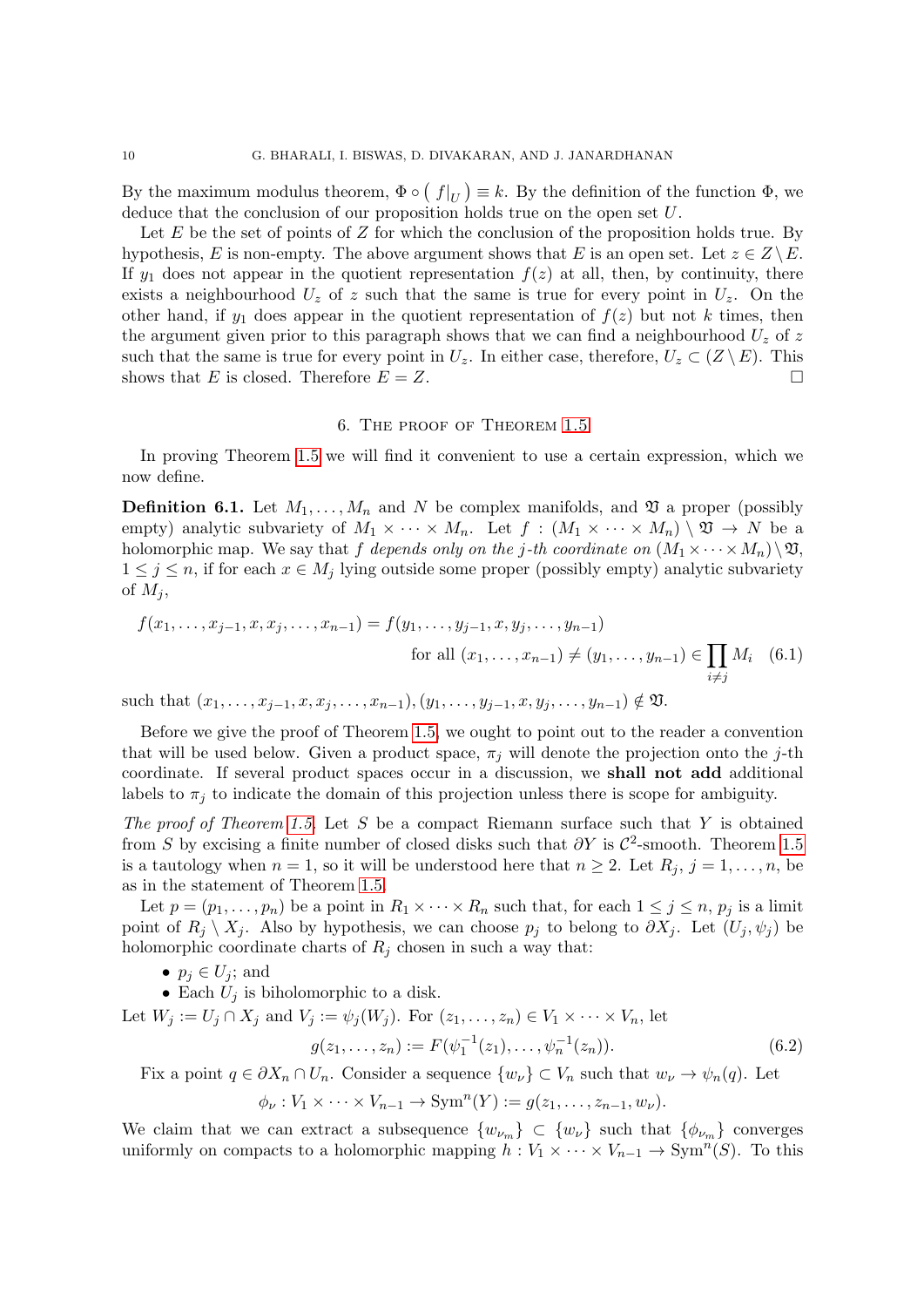end, fix another connected bordered Riemann surface,  $Y^* \subset S$ , with  $\mathcal{C}^2$ -smooth boundary such that  $Y \in Y^*$ . By Theorem [1.4,](#page-2-2) both  $Sym^n(Y)$  and  $Sym^n(Y^*)$  are taut. Owing to the tautness of Sym<sup>n</sup>(Y), and as F is proper, we can extract a subsequence  $\{w_{\nu_m}\}\subset \{w_{\nu}\}\$ such that  $\phi_{\nu_m}$  is compactly divergent — i.e., given compacts  $K_1 \subset V_1 \times \cdots \times V_{n-1}$  and  $K_2 \subset \text{Sym}^n(Y)$ , there exists an integer  $M(K_1, K_2)$  such that

<span id="page-10-1"></span>
$$
\phi_{\nu_m}(K_1) \cap K_2 = \emptyset \quad \forall m \ge M(K_1, K_2). \tag{6.3}
$$

We now view each  $\phi_{\nu_m}$  as a map into  $\text{Sym}^n(Y^*)$ . This time, owing the tautness of  $\text{Sym}^n(Y^*)$ , there exists a holomorphic map  $h: V_1 \times \cdots \times V_{n-1} \to \text{Sym}^n(S)$  such that —passing to a subsequence of  $\{\phi_{\nu_m}\}\$ and relabelling if necessary  $-\{\phi_{\nu_m}\}\$ converges uniformly on compacts to h. This establishes our claim. From this and [\(6.3\)](#page-10-1) it follows that  $h(V_1 \times \cdots \times V_{n-1}) \subset$  $\partial \text{Sym}^n(Y)$ . It follows from Proposition [5.2](#page-8-0) that there exists a point  $\xi \in \partial Y$  such that

<span id="page-10-0"></span>
$$
h(z) \text{ is of the form } \langle \xi, * \rangle \text{ for all } z \in V_1 \times \dots \times V_{n-1}. \tag{6.4}
$$

It is a classical fact — see [\[Jos06,](#page-15-13) Chapter 5], for instance — that there exists a bounded, non-constant function  $\chi$  that is holomorphic on some open connected set W that contains  $\overline{Y}$ . Let  $\Psi: \text{Sym}^n(\mathcal{W}) \to \mathbb{C}^n$  be defined by

$$
\langle z_1,\ldots,z_n\rangle\longmapsto \big(\sigma_1(\chi(z_1),\ldots,\chi(z_n)),\sigma_2(\chi(z_1),\ldots,\chi(z_n)),\ldots,\sigma_n(\chi(z_1),\ldots,\chi(z_n))\big).
$$

A remark on the purpose of the map  $\Psi$  is in order. If we could, by shrinking each  $U_i$  if necessary, find a single model coordinate chart  $(\Omega, \Psi)$  on  $\text{Sym}^n(Y)$  (refer to Section [2](#page-3-0) for some remarks on the term "model coordinate chart") so that

- i)  $F(W_1 \times \cdots \times W_n) \subset \Omega$ , and
- ii)  $\overline{W}_j \cup \partial X_j$  is indiscrete for each  $j = 1, \ldots, n$ ,

then the principal part of our proof would reduce to an application of [\[CG15,](#page-15-6) Theorem 1.2] by Chakrabarti–Gorai. However, it is far from clear that one can find coordinate charts that satisfy **both** (i) and (ii). The role of the map  $\Psi$  is to compensate for this difficulty.

**Step 1.** Finding local candidates for  $F_1, \ldots, F_n$ 

The argument at this stage of our proof closely follows that of Edigarian–Zwonek [\[EZ05\]](#page-15-3) and Chakrabarti–Gorai [\[CG15\]](#page-15-6). But since we must modify the map  $q$  (see [\(6.2\)](#page-9-1) above) in order to use the latter argument — which has consequences on what follows — we shall present parts of this argument in some detail. We begin by defining  $G := \Psi \circ g$  (the need for this map is hinted at by our preceding remarks). By the definition of the map  $\Psi$ , its holomorphic derivative is non-singular on an open dense subset of  $Sym<sup>n</sup>(W)$ . Therefore since  $F$  is a proper holomorphic map — the complex Jacobian of  $G$  does not vanish identically on  $V_1 \times \cdots \times V_n$ . We expand this latter determinant along the last column to conclude that there exists  $\mu \in \{1, \ldots, n\}$  such that

<span id="page-10-3"></span>
$$
\det \left[ \frac{\partial G_i}{\partial z_j} \right]_{i=1,\dots,n, i \neq \mu, j=1,\dots,n-1} \not\equiv 0 \text{ on } V_1 \times \dots \times V_n. \tag{6.5}
$$

Let us write  $\theta := \Psi \circ h, \theta^{(m)} := \Psi \circ \phi_{\nu_m}, m = 1, 2, 3, \dots$ , and  $\mathcal{V} := V_1 \times \cdots \times V_{n-1}$ . Owing to [\(6.4\)](#page-10-0), there exists a  $C \in \mathbb{C}$  such that

<span id="page-10-4"></span>
$$
C^{n} - C^{n-1}\theta_{1} + \dots + (-1)^{n-1}C\theta_{n-1} + (-1)^{n}\theta_{n} \equiv 0 \text{ on } \mathcal{V},
$$
\n(6.6)

where  $\theta = (\theta_1, \ldots, \theta_n)$ . Differentiating with respect to  $z_j$ ,  $j = 1, \ldots, n-1$ , we get

<span id="page-10-2"></span>
$$
-C^{n-1}\frac{\partial\theta_1}{\partial z_j}+\cdots+(-1)^{n-1}C\frac{\partial\theta_{n-1}}{\partial z_j}+(-1)^n\frac{\partial\theta_n}{\partial z_j}\equiv 0 \text{ on }\mathcal{V}.\tag{6.7}
$$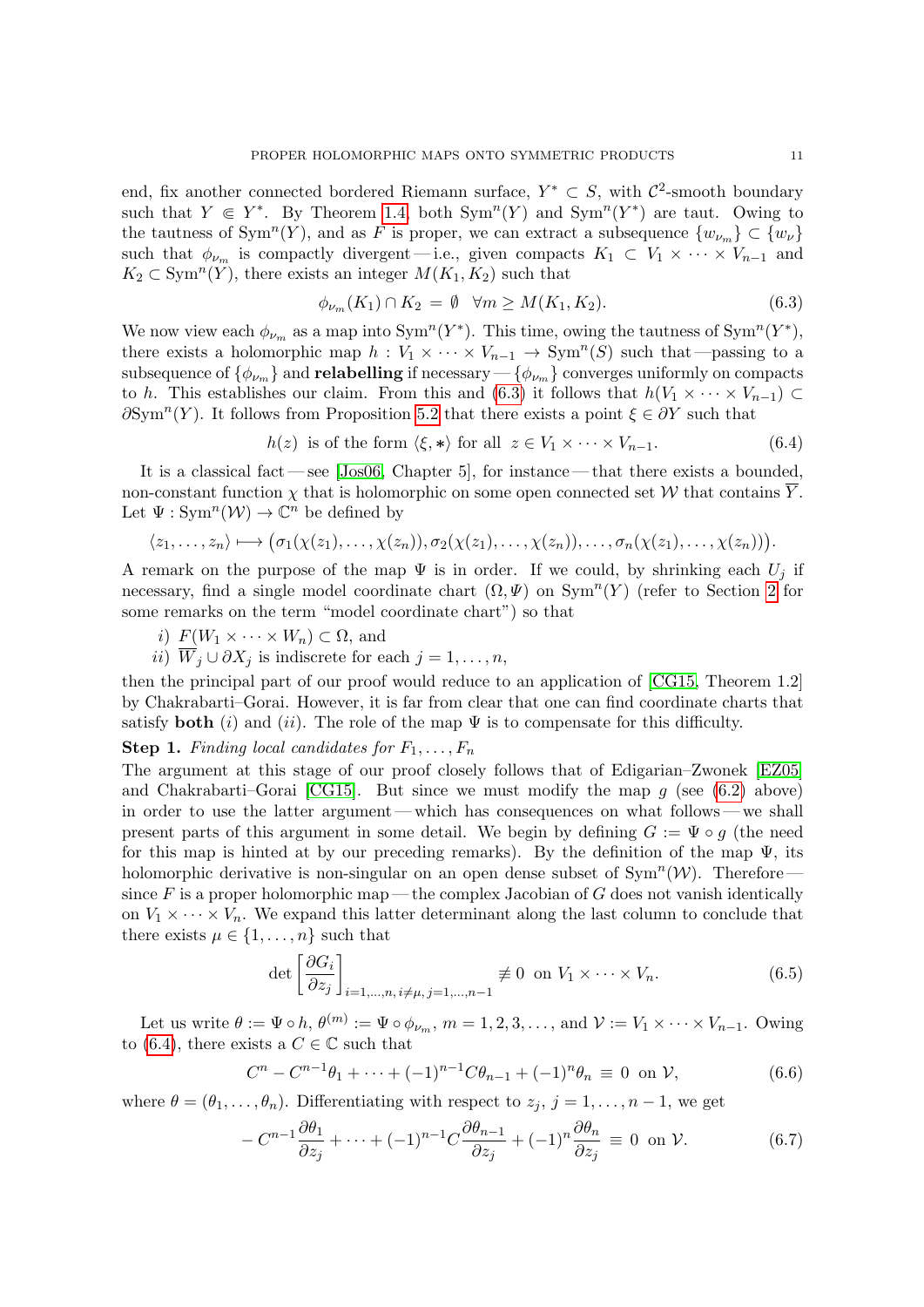Rearranging [\(6.7\)](#page-10-2), we get the following system of  $(n-1)$  equations:

<span id="page-11-0"></span>
$$
\sum_{k=1,\dots,n,\,k\neq\mu}(-1)^k C^{n-k}\frac{\partial \theta_k}{\partial z_j} = (-1)^{\mu+1} C^{n-\mu} \frac{\partial \theta_\mu}{\partial z_j} \text{ on } \mathcal{V}, \ j=1,\dots,n-1. \tag{6.8}
$$

Given an  $(n-1) \times n$  matrix B and  $l \in \{1, ..., n\} \setminus \{\mu\}$ , denote by  $\Delta_l(B)$  the determinant of the  $(n-1) \times (n-1)$  matrix obtained by:

- deleting the  $\mu$ -th column of B; and
- replacing the *l*-th column by the  $\mu$ -th column of *B*.

Denote by  $\Delta_{\mu}(B)$  the determinant of the  $(n-1) \times (n-1)$  matrix obtained by deleting the  $\mu$ -th column of B. Note that each of the functions  $\Delta_j$  is a polynomial in the entries of the matrix B.

We now introduce the  $(n-1) \times n$  matrices

$$
D_{n-1}\theta(z') := \left[\frac{\partial \theta_k}{\partial z_j}(z')\right]_{1 \le j \le n-1, 1 \le k \le n} \text{ and } {}^{m}D_{n-1}\theta(z') := \left[\frac{\partial \theta_k^{(m)}}{\partial z_j}(z')\right]_{1 \le j \le n-1, 1 \le k \le n},
$$

where  $z' := (z_1, \ldots, z_{n-1})$ . We also set:

$$
\mathfrak{A} := \{ z' \in \mathcal{V} : \Delta_{\mu} (D_{n-1} \theta(z')) = 0 \}.
$$

Depending on  $\mathfrak{A}$ , we need to consider two cases.

Case 1.  $\mathfrak{A} \subsetneq \mathcal{V}$ .

By applying Cramer's rule to the system described by [\(6.8\)](#page-11-0), we get:

$$
(-1)^{l}C^{n-l}=(-1)^{\mu}C^{n-\mu}\frac{\Delta_l(D_{n-1}\theta)}{\Delta_{\mu}(D_{n-1}\theta)}\ \ \text{on}\ (\mathcal{V}\backslash\mathfrak{A})\ \text{and}\ \ l\in\{1,\ldots,n\}\backslash\{\mu\}.
$$

If  $\mu \neq 1$ , we shall argue by taking  $l = \mu - 1$  in the above. If  $\mu = 1$ , we shall take  $l = 2$ . We shall first consider the case  $\mu \neq 1$ . In this case, the above equation gives

<span id="page-11-1"></span>
$$
-C\Delta_{\mu}(D_{n-1}\theta) = \Delta_{\mu-1}(D_{n-1}\theta) \text{ on } \mathcal{V}.
$$
 (6.9)

# Case 2.  $\mathfrak{A} = \mathcal{V}$ .

As in Case 1, we assume  $\mu \neq 1$ . Since the system  $(6.8)$ —treating C as the indeterminate admits a solution,  $\Delta_{\mu}(D_{n-1}) \equiv 0$  forces on us the conclusion [\(6.9\)](#page-11-1) for trivial reasons.

So, in each of the above cases, we get the identity [\(6.9\)](#page-11-1). Differentiating this identity with respect to  $z_i$  and eliminating C, we get the relations

$$
\Delta_{\mu}(D_{n-1}\theta) \frac{\partial \Delta_{\mu-1}(D_{n-1}\theta)}{\partial z_j} - \Delta_{\mu-1}(D_{n-1}\theta) \frac{\partial \Delta_{\mu}(D_{n-1}\theta)}{\partial z_j} \equiv 0 \text{ on } \mathcal{V}, \ \ j=1,\ldots,n-1.
$$

The left-hand sides of the above relations are constituted of polynomial expressions involving

$$
\lim_{m\to\infty} g_s(z_1,\ldots,z_{n-1},w_{\nu_m}),\ \ s=1,\ldots,n,
$$

their compositions with the function  $\chi$ , and their partial derivatives (with respect to  $z_1, \ldots, z_{n-1}$ ) up to order two. Hence, by Weierstrass's theorem on the derivatives of holomorphic functions,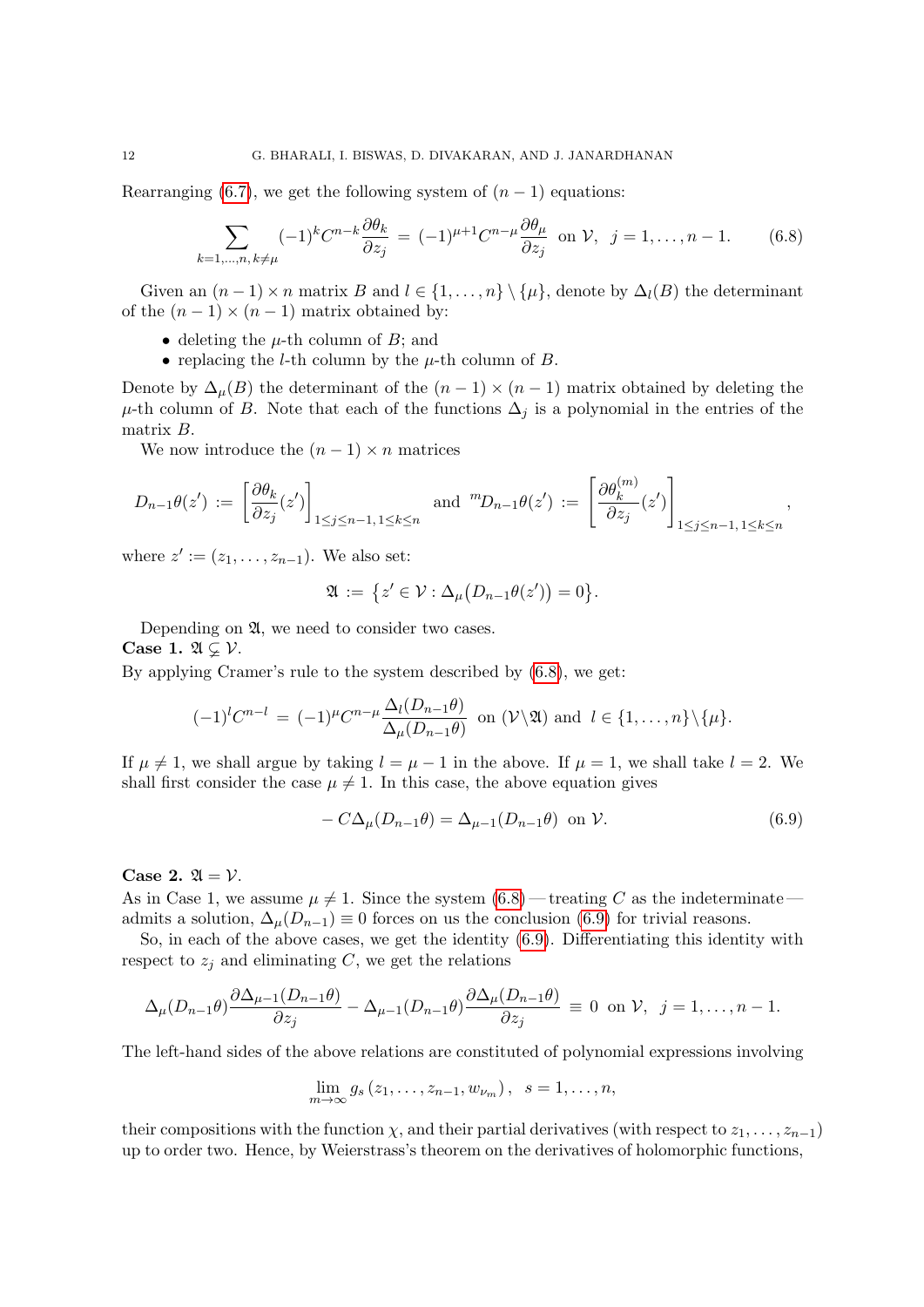we have

$$
\lim_{m \to \infty} \Delta_{\mu} \binom{m_{n-1} \theta(z') \frac{\partial \Delta_{\mu-1} \binom{m_{n-1} \theta}{\partial z_j}}{\partial z_j} (z') - \Delta_{\mu-1} \binom{m_{n-1} \theta(z') \frac{\partial \Delta_{\mu} \binom{m_{n-1} \theta}{\partial z_j}}{\partial z_j} (z')
$$
\n
$$
= \Delta_{\mu} (D_{n-1} \theta)(z') \frac{\partial \Delta_{\mu-1} \binom{m_{n-1} \theta}{\partial z_j}}{\partial z_j} (z') - \Delta_{\mu-1} (D_{n-1} \theta)(z') \frac{\partial \Delta_{\mu} \binom{m_{n-1} \theta}{\partial z_j}}{\partial z_j} (z')
$$
\n
$$
= 0 \quad \forall z' \in \mathcal{V}, \quad j = 1, \dots, n-1. \tag{6.10}
$$

Consider the functions  $\tau_j : V_1 \times \cdots \times V_n \to \mathbb{C}$  defined as follows:

<span id="page-12-0"></span>
$$
\tau_j(z', z_n) := \Delta_{\mu}(D_{n-1}G)(z', z_n) \frac{\partial \Delta_{\mu-1}(D_{n-1}G)}{\partial z_j}(z', z_n)
$$

$$
-\Delta_{\mu-1}(D_{n-1}G)(z', z_n) \frac{\partial \Delta_{\mu}(D_{n-1}G)}{\partial z_j}(z', z_n),
$$

for each  $j = 1, \ldots, n - 1$ . Here,  $D_{n-1}G(\cdot, z_n)$  is an  $(n-1) \times n$  matrix that is defined in the same way as  $D_{n-1}\theta$ . Observe that [\(6.10\)](#page-12-0) holds for any subsequence  $\{w_{\nu_m}\}\subset \{w_{\nu}\}\$  with the properties discussed right after [\(6.2\)](#page-9-1), where  $V_n \ni w_\nu \to q$ . Finally, as  $q \in \partial X \cap U_n$  was picked arbitrarily, [\(6.10\)](#page-12-0) implies that

$$
\tau_j(z',\zeta) \longrightarrow 0 \text{ as } \zeta \to \psi(U_n) \cap \partial V_n \text{ for each } z' \in \mathcal{V},
$$

and for each  $j = 1, \ldots, n-1$ . Thus we can extend each  $\tau_j$  to a continuous function  $\tilde{\tau}_j$  defined on  $V_1 \times \cdots \times V_{n-1} \times \psi(U_n)$  by setting  $\tilde{\tau}_j(z', z_n) = 0$  whenever  $z_n \in \psi(U_n) \setminus V_n$ . By Rado's<br>theorem see Nar<sup>71</sup> Chapter  $A \subset \tilde{\tau}_j$  is belomerable on  $V_1 \times \cdots \times V_{n-1} \times \psi(U_n)$ . Let us theorem — see [\[Nar71,](#page-15-1) Chapter 4] —  $\tilde{\tau}_i$  is holomorphic on  $V_1 \times \cdots \times V_{n-1} \times \psi(U_n)$ . Let us now fix  $z' \in V$  and  $j : 1 \leq j \leq n-1$ . By construction,  $\psi(U_n) \setminus V_n$  has at least one limit point in  $\psi(U_n)$ . Thus, by the identity theorem,  $\tilde{\tau}_j(z', \cdot)$  is identically 0. As this holds true<br>for overy  $z'$  and i, it follows that each  $\tau$ , is identically 0. for every  $z'$  and j, it follows that each  $\tau_j$  is identically 0.

Set

$$
\gamma_n := -\frac{\Delta_{\mu-1}(D_{n-1}G)}{\Delta_{\mu}(D_{n-1}G)}.
$$

The function  $\gamma_n$  is well-defined on the set  $(V_1 \times \cdots \times V_n) \setminus A$ , where

$$
\mathcal{A} := \{ z \in V_1 \times \cdots \times V_n : \Delta_{\mu}(D_{n-1}G(z)) = 0 \}.
$$

By [\(6.5\)](#page-10-3), A is a proper analytic subvariety of  $V_1 \times \cdots \times V_n$ . Observe that  $\tau_j|_{(V_1 \times \cdots \times V_n) \setminus \mathcal{A}}$  is the numerator of  $\frac{\partial \gamma_n}{\partial z_j}$ , whence

<span id="page-12-1"></span>
$$
\frac{\partial \gamma_n}{\partial z_j} \equiv 0 \ \text{ on } (V_1 \times \cdots \times V_n) \setminus A,
$$

for  $j = 1, \ldots, n - 1$ . Since A is a proper analytic subvariety, this implies that  $\gamma_n$  depends only on  $z_n$ —in the sense of Definition [6.1](#page-9-2)—on each set of the form  $\mathscr{M} \setminus \mathcal{A}$ , where  $\mathscr{M}$  is a connected component of  $V_1 \times \cdots \times V_n$ .

Appealing to [\(6.9\)](#page-11-1), and arguing in the same manner as above, we get

$$
\gamma_n(z',\zeta) \longrightarrow C \text{ as } \zeta \to \psi(U_n) \cap \partial V_n \text{ for each } z' \in \mathcal{V},
$$

where, we now recall, C satisfies the equation  $(6.6)$ . Again, by an argument involving Rado's theorem — see [\[EZ05\]](#page-15-3) or [\[CG15\]](#page-15-6) — that is analogous to the one above, it follows that

$$
\gamma_n^n(z) - \gamma_n^{n-1}(z)G_1(z) + \dots + (-1)^{n-1}\gamma_n(z)G_{n-1}(z) + (-1)^n G_n(z) \equiv 0 \ \forall z \in (V_1 \times \dots \times V_n) \setminus \mathcal{A}, \tag{6.11}
$$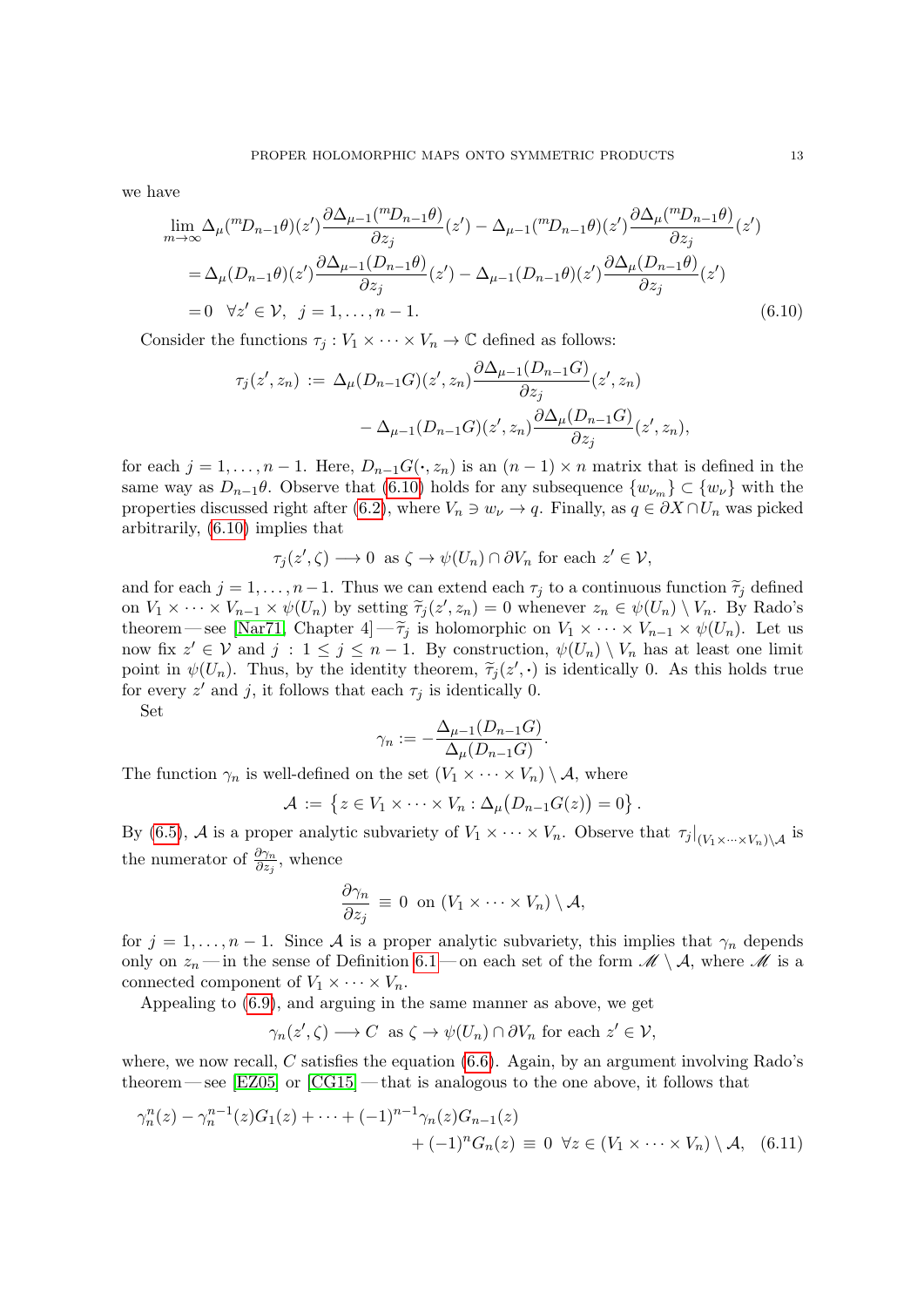where we write  $G = (G_1, \ldots, G_n)$ . This shows that  $\gamma_n((V_1 \times \cdots \times V_n) \setminus A) \subset \chi(Y)$  which, by the choice of  $\chi$ , is bounded. By Riemann's removable singularities theorem,  $\gamma_n$  extends to be holomorphic on  $V_1 \times \cdots \times V_n$ .

A completely analogous argument can be given— which results in a slightly different expression for  $\gamma_n$ —when  $\mu = 1$  (in which case, we take  $l = 2, l$  as introduced at the beginning of Step 1).

Repeating this argument with some i replacing n above yields us maps  $\gamma_i : V_1 \times \cdots \times V_n \to \mathbb{C}$ that satisfy equations analogous to  $(6.11)$ . What we have at this stage is summarized by the following commutative diagram:



where we use  $\pi_j$ ,  $j = 1, \ldots, n$ , to denote the projection onto the j-th coordinate (where the product domain in question is understood from the context). Let us write:

$$
\mathscr{C} := \text{the set of critical points of } \pi_{\text{Sym}} : Y^n \to \text{Sym}^n(Y),
$$
  

$$
\mathscr{C}^* := \text{the set of critical points of } \pi^{(n)} : \mathbb{C}^n \to \mathbb{C}^n.
$$

Here  $\pi^{(n)}$  is as introduced in Section [1.](#page-0-1) We now find connected open sets  $W_j^* \subset W_j$ ,  $j =$  $1, \ldots, n$ , that are so small that:

- a)  $F(W_1^* \times \cdots \times W_n^*) \cap \pi_{Sym}(\mathscr{C}) \cap \Psi^{-1}(\pi^{(n)}(\mathscr{C}^*)) = \emptyset;$
- b)  $\pi^{(n)}$  is invertible on  $\Psi(F(W_1^* \times \cdots \times W_n^*))$ ; and
- c) The map  $(\chi \circ \pi_1, \ldots, \chi \circ \pi_n)$  is invertible on each image of  $\Psi(F(W_1^* \times \cdots \times W_n^*))$  under a branch of a local inverse of  $\pi^{(n)}$  that intersects the image of  $(\chi \circ \pi_1, \ldots, \chi \circ \pi_n)$ .

Let  $(\pi^{(n)})_s^{-1}, s = 1, \ldots, n!$ , denote the branches introduced in (*c*). The definition of the map  $\Psi$  ensures that, in fact, the images of  $\Psi\big(F(W_1^* \times \cdots \times W_n^*)\big)$  under each  $\big(\pi^{(n)}\big)_s^{-1}$  are contained in  $(\chi \circ \pi_1, \ldots, \chi \circ \pi_n)(Y)$ . From this and a routine diagram-chase—since, by construction, the arrow representing  $\pi^{(n)}$  can be reversed on  $\Psi(F(W_1^* \times \cdots \times W_n^*))$  — we see that there exists a number  $s^0$ ,  $1 \leq s^0 \leq n!$  such that

$$
(\gamma_1,\ldots,\gamma_n)\circ\big(\psi_1(W_1^*)\times\cdots\times\psi_n(W_n^*)\big)=\big(\pi^{(n)}\big)^{-1}_{s^0}\big(\Psi(F(W_1^*\times\cdots\times W_n^*))\big).
$$

Thus, by (c), there is a local holomorphic inverse—call it  $\mathscr{I} \equiv (\mathscr{I}_1, \ldots, \mathscr{I}_n)$ —of ( $\chi \circ$  $\pi_1, \ldots, \chi \circ \pi_n$  such that the maps

$$
f_j := \mathscr{I}_j \circ (\gamma_1, \ldots, \gamma_n) \circ (\psi_1 \circ \pi_1, \ldots, \psi_n \circ \pi_n)
$$

are well-defined on  $W_1^* \times \cdots \times W_n^*$  and holomorphic,  $j = 1, \ldots, n$ . From the above commutative diagram, we see that

$$
F|_{W_1^*\times\cdots\times W_n^*}=\pi_{Sym}\circ(\mathsf{f}_1,\ldots,\mathsf{f}_n).
$$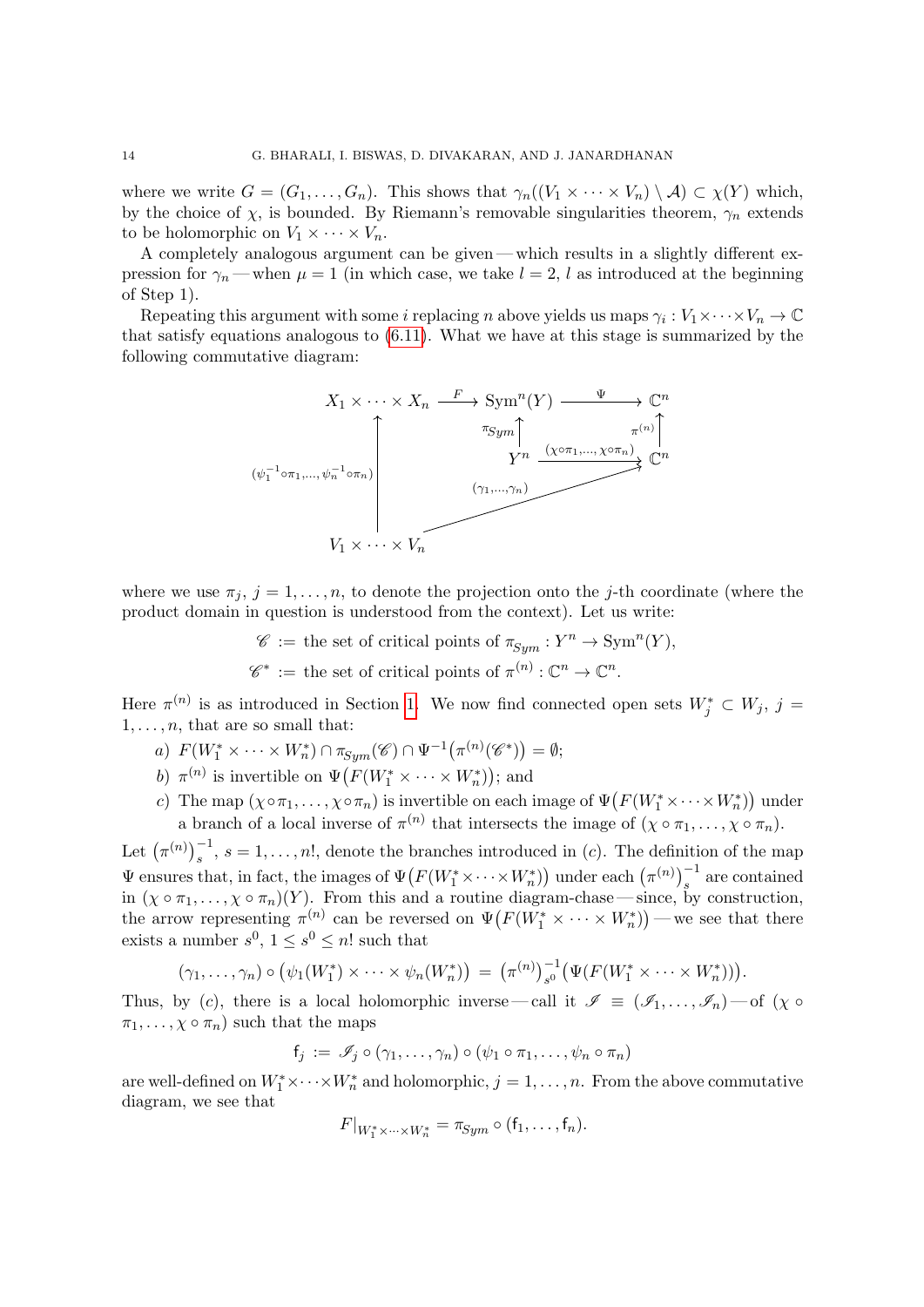Since, by construction,  $\psi_1(W_1^*) \times \cdots \times \psi_n(W_n^*)$  lies in a connected component of  $V_1 \times \cdots \times V_n$ ,  $\gamma_j$  depends only on  $z_j$  on  $\psi_1(W_1^*) \times \cdots \times \psi_n(W_n^*)$  for each  $j = 1, \ldots, n$ . Then, owing to the structure of the map  $(\chi \circ \pi_1, \ldots, \chi \circ \pi_n)$ , of which  $\mathscr I$  is a local inverse, it follows that

for each  $j, j = 1, ..., n$ , the map  $f_j: W_1^* \times \cdots \times W_n^* \to Y_j$  depends

<span id="page-14-0"></span>only on the *j*-th coordinate on  $W_1^* \times \cdots \times W_n^*$ . (6.12)

**Step 2.** Establishing the (global) existence of  $F_1, \ldots, F_n$ 

We abbreviate  $X_1 \times \cdots \times X_n$  to X. Let  $\mathscr{E} := F^{-1}(\pi_{Sym}(\mathscr{C}))$  ( $\mathscr{C}$  is as introduced above), which is a proper analytic subset of X. If  $x \in X \setminus \mathscr{E}$ , then we can find a connected product neighbourhood  $\Omega_x$  of x such that the map  $F|_{\Omega_x}$  lifts to  $Y^n$  (i.e., it admits a holomorphic map  $f: \Omega_x \to Y^n$  such that  $\pi_{Sym} \circ f = F|_{\Omega_x}$ ).

Fix an  $x_0 \in X \setminus \mathscr{E}$ . Consider any path  $\Gamma : [0,1] \to X \setminus \mathscr{E}$  such that  $\Gamma(0)$  is in  $W_1^* \times \cdots \times W_n^*$ and  $\Gamma(1) = x_0$ . Here,  $W_j^* \subset X_j$ ,  $j = 1, \ldots, n$ , are the domains introduced towards the end of the argument in Step 1. We can cover  $\Gamma([0,1])$  by finitely many product neighbourhoods call them  $\Omega^0, \Omega^1, \ldots \Omega^s$  — on which the map F lifts to  $Y^n$ . Moreover, it is easy to see that we can find  $\Omega^0, \Omega^1, \ldots \Omega^s$  and lifts  $(f_1^i, \ldots, f_n^i) : \Omega^i \to Y^n$  of  $F|_{\Omega^i}$  to  $Y^n$  for each i such that:

- $\Omega^0 = W_1^* \times \cdots \times W_n^*$ ;
- $(f_1^0, \ldots, f_n^0) : \Omega^0 \to Y^n$  is the map  $(f_1, \ldots, f_n)$  provided by Step 1;
- $\Omega^i \cap \Omega^{i-1} \neq \emptyset$  for  $i = 1, \ldots, s;$
- For each  $i = 1, \ldots, s, f^i_j|_{K^i} \equiv f^{i-1}_j|_{K^i}$  for each  $j = 1, \ldots, n$ , where  $K^i$  is some connected component of  $\Omega^i \cap \Omega^{i-1}$ .

Then, owing to  $(6.12)$ , it follows from the identity theorem and induction that each  $f_j^s$  depends only on the j-th coordinate on  $\Omega^s$ .

In short, given any  $x_0 \in X \setminus \mathscr{E}$ , we can find a product neighborhood  $N = N_1 \times \cdots \times N_n \ni x_0$ and maps  $f_j : N \to Y$  that depend only on the j-th coordinate on N such that  $F|_N =$  $\pi_{Sym} \circ (f_1, \ldots, f_n).$ 

**Claim.** This  $(f_1, \ldots, f_n)$  does not depend on the choice of path  $\Gamma$  joining  $x_0$  to  $W_1^* \times \cdots \times W_n^*$ or the choice of  $\Omega^i$ ,  $i = 1, \ldots, s$ , covering  $\Gamma([0, 1]).$ 

To see this, suppose  $(\varphi_1, \ldots, \varphi_n)$  is a lift of F to Y<sup>n</sup> on a neighbourhood of  $x_0$  obtained by carrying out the above procedure along some different path or via a different cover of  $\Gamma([0, 1])$ . Then, there exists a permutation  $\rho$  of  $\{1, \ldots, n\}$  such that

$$
(\varphi_1,\ldots,\varphi_n) \equiv (f_{\rho(1)},\ldots,f_{\rho(n)})
$$
 on a neighbourhood of  $x_0$ .

Now,  $\varphi_i$  depends only on the j-coordinate. The above equation implies that  $\varphi_i$  depends only on the  $\rho(j)$ -th coordinate,  $j = 1, \ldots, n$ . This is impossible unless  $\rho$  is the identity permutation. Hence the claim.

Since the  $x_0 \in X \setminus \mathscr{E}$  mentioned above is completely arbitrary, it follows from the above Claim that we have holomorphic maps  $\widetilde{F}_j : X \setminus \mathscr{E} \to Y, j = 1, \ldots n$ , such that  $\widetilde{F}_j$  depends only on the j-th coordinate on  $X \setminus \mathscr{E}$  (in the sense of Definition [6.1\)](#page-9-2) and such that

<span id="page-14-1"></span>
$$
F|_{X\setminus\mathscr{E}} = \pi_{\text{Sym}} \circ (\widetilde{F}_1, \dots, \widetilde{F}_n). \tag{6.13}
$$

By Lemma [3.4,](#page-4-1)  $Y$  is hyperbolically embedded in  $S(S)$  is as introduced at the beginning of this proof). Then, by Results [3.2](#page-4-2) and [3.3,](#page-4-3) each  $\widetilde{F}_j$  extends to a holomorphic map on  $X_j$ ,  $j = 1, \ldots, n$ . By continuity, we can now view these extended maps as holomorphic maps